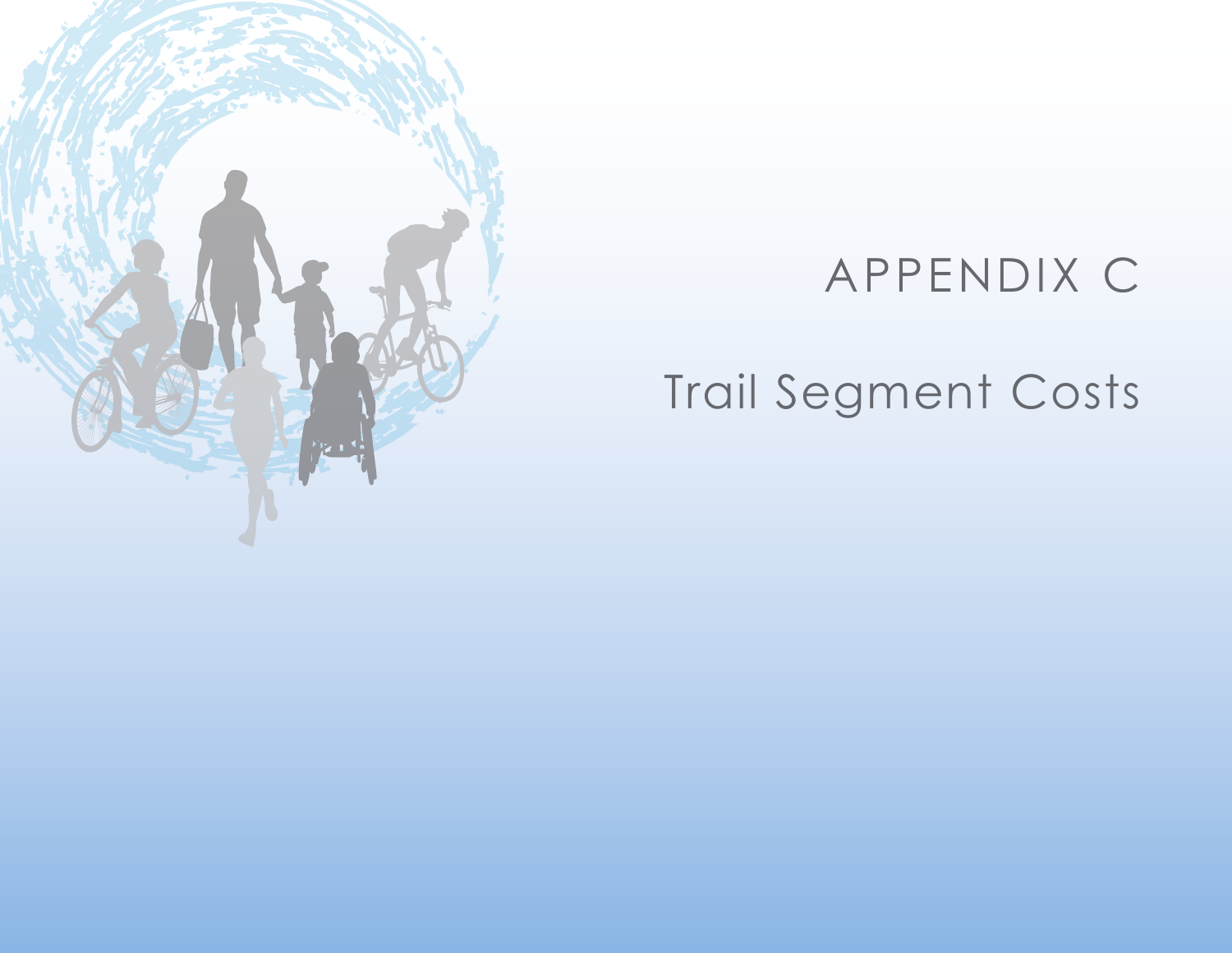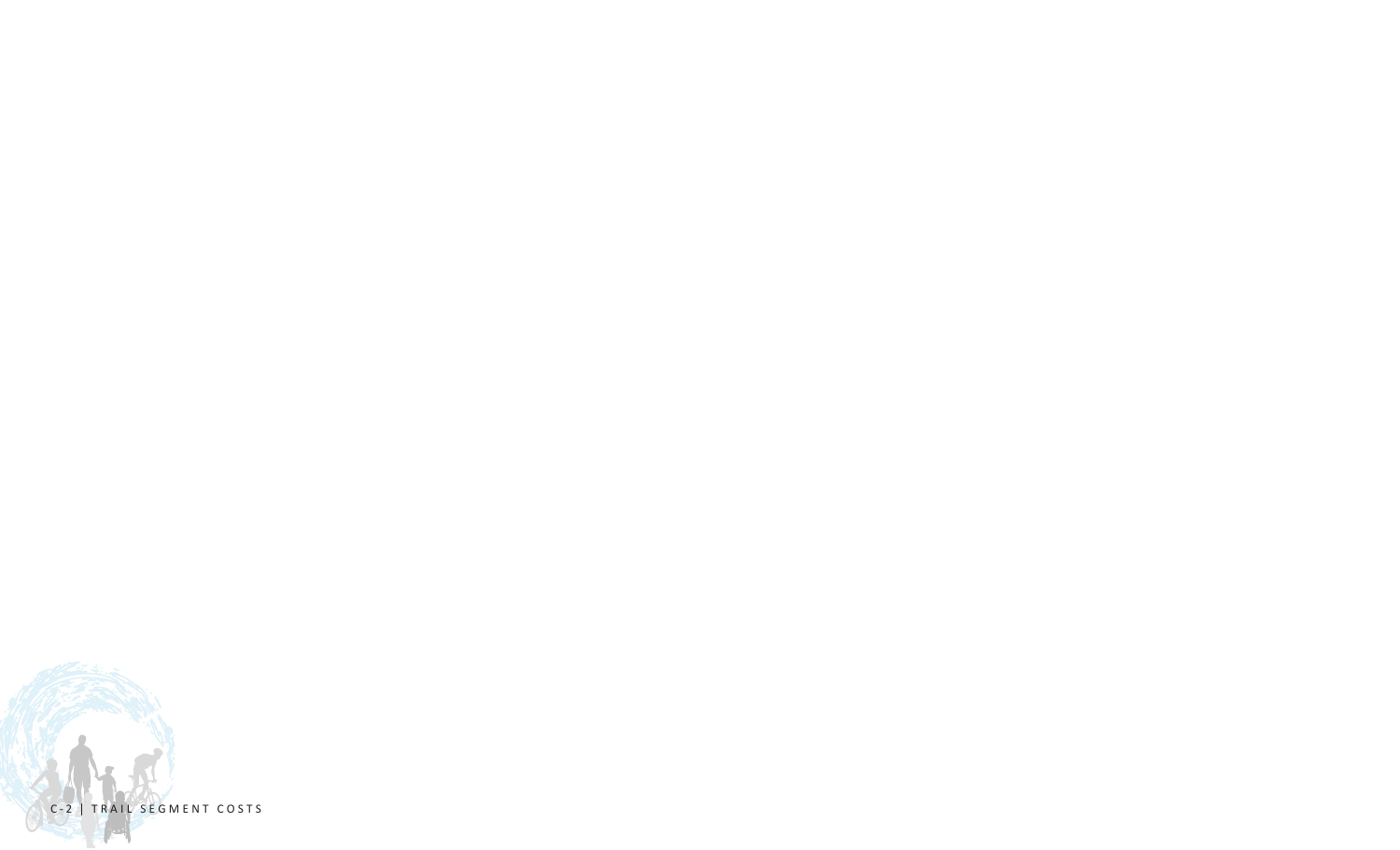| <b>MBSST Network: Master Plan</b>                                                                                |                 |                          |                         |                    |             |                     |              |                    |                |                    |             |                    |             |                    |  |  |  |
|------------------------------------------------------------------------------------------------------------------|-----------------|--------------------------|-------------------------|--------------------|-------------|---------------------|--------------|--------------------|----------------|--------------------|-------------|--------------------|-------------|--------------------|--|--|--|
| <b>COST ESTIMATE - ALL SEGMENTS</b>                                                                              |                 |                          |                         | <b>SEGMENT 1</b>   |             | <b>SEGMENT 2</b>    |              | <b>SEGMENT 3</b>   |                | <b>SEGMENT 4</b>   |             | SEGMENT 4A         |             | <b>SEGMENT 4B</b>  |  |  |  |
| 9-Oct-2013                                                                                                       |                 | <b>SEGMENT LENGTH</b>    |                         | 5,600 LF / 1.06 MI |             | 25,170 LF / 4.77 MI |              | 5,870 LF / 1.11 MI |                | 7,300 LF / 1.38 MI |             | 7,470 LF / 1.41 MI |             | 4,510 LF / 0.85 MI |  |  |  |
| <b>TYPE</b>                                                                                                      | <b>UNIT</b>     | <b>COST</b>              | Qty.                    | Total              | Qty.        | Total               | Qty.         | Total              | Qty.           | Total              | Qty.        | Total              | Qty.        | Total              |  |  |  |
| <b>Rail Trail</b>                                                                                                |                 |                          |                         |                    |             |                     |              |                    |                |                    |             |                    |             |                    |  |  |  |
| Multi-Use Paved Path (Class I) (12' paved): moderate terrain, drainage, utilities                                | LF              | \$162                    |                         |                    |             |                     |              |                    | 3,520          | \$570,240          |             |                    |             |                    |  |  |  |
| Multi-Use Paved Path (Class I) (12' paved): difficult terrain, retaining walls, drainage, utilities              | LF              | \$405                    |                         |                    |             |                     |              |                    |                |                    |             |                    |             |                    |  |  |  |
| Multi-Use Paved (Class I)/Unpaved Path (12' paved, with 6' DG path): moderate terrain, drainage, utilities       | LF              | \$180                    |                         |                    |             |                     |              |                    |                |                    |             |                    |             |                    |  |  |  |
| <b>SUBTOTAL</b>                                                                                                  |                 |                          | $\mathbf{0}$            | \$0                | $\mathbf 0$ | \$0                 | $\mathbf{0}$ | \$0                | 3,520          | \$570,240          | $\mathbf 0$ | \$0                | $\mathbf 0$ | \$0                |  |  |  |
| <b>Coastal Trail</b>                                                                                             |                 |                          |                         |                    |             |                     |              |                    |                |                    |             |                    |             |                    |  |  |  |
| Multi-Use Paved Path (Class I) (12' paved): moderate terrain, drainage, utilities                                | LF              | \$162                    |                         |                    |             |                     | 5,870        | \$950,940          | 3,780          | \$612,360          |             |                    |             |                    |  |  |  |
| Multi-Use Paved Path (Class I) (12' paved): difficult terrain, retaining walls, drainage, utilities              | LF              | \$405                    |                         |                    |             |                     |              |                    |                |                    |             |                    |             |                    |  |  |  |
| Unpaved Trail (native soil); 6' - 8' wide, level terrain                                                         | LF              | \$7                      | 800                     | \$5,600            |             |                     |              |                    |                |                    | 7,470       | \$52,290           |             |                    |  |  |  |
| Unpaved Trail (native soil); 10' - 12' wide on existing road                                                     | LF              | \$11                     | 200                     | \$2,200            |             |                     |              |                    |                |                    |             |                    |             |                    |  |  |  |
| Class II Bike Lanes                                                                                              | LF              | \$20                     |                         |                    |             |                     |              |                    |                |                    |             |                    | 4,510       | \$90,200           |  |  |  |
| Class III Bike Route, wayfinding signage                                                                         | LF              | \$6                      | 4,600                   | \$27,600           | 25,170      | \$151,020           |              |                    |                |                    |             |                    |             |                    |  |  |  |
| <b>SUBTOTAL</b>                                                                                                  |                 |                          | 5,600                   | \$35,400           | 25,170      | \$151,020           | 5,870        | \$950,940          | 3,780          | \$612,360          | 7,470       | \$52,290           | 4,510       | \$90,200           |  |  |  |
| <b>Bridge Structures</b>                                                                                         |                 |                          |                         |                    |             |                     |              |                    |                |                    |             |                    |             |                    |  |  |  |
| Modified Existing Bridge                                                                                         | EA              | Varie                    |                         |                    |             |                     |              |                    |                |                    |             |                    |             |                    |  |  |  |
| New Pre-Engineered Bridge                                                                                        | EA              | Varie                    |                         |                    |             |                     |              | \$400,000          |                |                    |             |                    |             |                    |  |  |  |
| <b>SUBTOTAL</b>                                                                                                  |                 |                          | $\mathbf{0}$            | \$0                | $\pmb{0}$   | \$0                 | $\mathbf{1}$ | \$400,000          | $\pmb{0}$      | \$0                | $\mathbf 0$ | \$0                | $\pmb{0}$   | \$0                |  |  |  |
| <b>Trail Amenities</b>                                                                                           |                 |                          |                         |                    |             |                     |              |                    |                |                    |             |                    |             |                    |  |  |  |
| Trailhead signage                                                                                                | EA              | \$4,000                  | $\overline{1}$          | \$4,000            |             | \$8,000             |              |                    |                |                    |             |                    |             |                    |  |  |  |
| Interpretive signage                                                                                             | EA              | \$500                    | $\overline{\mathbf{3}}$ | \$1,500            |             | \$1,000             |              |                    |                |                    |             |                    |             |                    |  |  |  |
| Wayfinding signage                                                                                               | Allow/Mile      | \$2,500                  | 1.1                     | \$2,750            | 5.0         | \$12,500            | 1.1          | \$2,750            | 1.4            | \$3,500            |             |                    |             |                    |  |  |  |
| Emergency locator system signage (rail trail only)                                                               | Allow/Mile      | \$3,000                  | 1.1                     | \$3,300            | 5.0         | \$15,000            | 1.1          | \$3,300            | 1.4            | \$4,200            |             |                    |             |                    |  |  |  |
| <b>Bike rack</b>                                                                                                 | EA              | \$1,000                  |                         | \$2,000            |             | \$2,000             |              |                    |                |                    |             |                    |             |                    |  |  |  |
| Bench                                                                                                            | EA              | \$1,500                  |                         | \$3,000            |             | \$3,000             |              | \$1,500            |                |                    |             |                    |             |                    |  |  |  |
| Shade structure with bench                                                                                       | EA              | \$15,000                 |                         | \$15,000           |             |                     |              |                    |                |                    |             |                    |             |                    |  |  |  |
| Fencing<br>Lighting (at bridges/crossings within urban segments)                                                 | LF              | \$40                     |                         |                    |             |                     | 5,883        | \$235,320          | 2,640          | \$105,600          |             |                    |             |                    |  |  |  |
| Restroom                                                                                                         | Each Xing<br>EA | \$25,000<br>\$30,000     |                         |                    |             |                     |              |                    |                |                    |             |                    |             |                    |  |  |  |
| <b>SUBTOTAL</b>                                                                                                  |                 |                          |                         | \$31,550           |             | \$41,500            |              | \$242,870          |                | \$113,300          |             | \$0                |             | \$0                |  |  |  |
|                                                                                                                  |                 |                          |                         |                    |             |                     |              |                    |                |                    |             |                    |             |                    |  |  |  |
| <b>Staging Area Access</b><br>Trailhead, small (10 cars)                                                         | EA              | \$30,000                 |                         |                    |             |                     |              |                    |                |                    |             |                    |             |                    |  |  |  |
| Trailhead, medium (20 cars), portable restroom                                                                   | EA              | \$50,000                 |                         |                    |             |                     |              |                    |                |                    |             |                    |             |                    |  |  |  |
| Trailhead, large (30 cars), restroom, drinking fountain                                                          | EA              | \$80,000                 |                         |                    |             |                     |              |                    |                |                    |             |                    |             |                    |  |  |  |
| <b>SUBTOTAL</b>                                                                                                  |                 |                          | $\mathbf{0}$            | \$0                | $\mathbf 0$ | \$0                 | $\mathbf{0}$ | \$0                | $\mathbf 0$    | \$0                | $\mathbf 0$ | \$0                | $\mathbf 0$ | \$0                |  |  |  |
| <b>Rail Track and Street Crossings</b>                                                                           |                 |                          |                         |                    |             |                     |              |                    |                |                    |             |                    |             |                    |  |  |  |
| Type A: Tie into railroad control cab, ped gates, barriers, roadway treatments                                   | EA              | \$250,000                |                         |                    |             |                     |              |                    |                |                    |             |                    |             |                    |  |  |  |
| Type B: Traffic signal modication with new crosswalk, ped equipment, loops, striping                             | EA              | \$50,000                 |                         |                    |             |                     |              |                    |                |                    |             |                    |             |                    |  |  |  |
| Type C: HAWK including all elec and striping/signing                                                             | EA              | \$150,000                |                         |                    |             |                     |              |                    |                | \$150,000          |             |                    |             |                    |  |  |  |
| Type D: Active Enhanced Midblock, either IRWL or overhead, ppb, yield marks, signs, path controls                | EA              | \$100,000                |                         |                    |             |                     |              |                    |                |                    |             |                    |             |                    |  |  |  |
| Type E: Passive Enhanced Midblock, with yield marks, signs, crosswalk, path controls                             | EA              | \$25,000                 |                         |                    |             |                     |              |                    |                |                    |             |                    |             |                    |  |  |  |
| Type F: Standard Midblock with signs, crosswalk, path controls                                                   | EA              | \$20,000                 |                         |                    |             |                     |              |                    | $\overline{2}$ | \$40,000           |             |                    |             |                    |  |  |  |
| Type G: Traffic Calming Measures, medians or curb extensions, warning signs, crosswalk                           | EA              | \$80,000                 |                         |                    |             |                     |              |                    |                |                    |             |                    |             |                    |  |  |  |
| Type H: Connection Facilities, with redirected path to ex xwalk and bike lanes or sharrows                       | EA              | \$60,000                 |                         |                    |             |                     |              |                    |                |                    |             |                    |             |                    |  |  |  |
| Type I: Rail xing w/out rr signal mods, with barriers at tracks/path, roadway xing signs/markings, path yields   | EA              | \$40,000                 |                         |                    |             |                     |              |                    | $\mathbf{1}$   | \$40,000           |             |                    |             |                    |  |  |  |
| Type J: Standard Private Crossing, with stops for local road crossing and path yield signs or marks <sup>*</sup> | EA              | \$10,000                 |                         |                    |             |                     |              |                    | 1              | \$10,000           |             |                    |             |                    |  |  |  |
| <b>SUBTOTAL</b>                                                                                                  |                 |                          | $\mathbf{0}$            | \$0                | $\Omega$    | \$0                 | $\mathbf{0}$ | \$0                | 5              | \$240,000          | 0           | \$0                | 0           | \$0                |  |  |  |
| Note: *The maps show PUC designated crossings and may not reflect all private crossings.                         |                 |                          |                         | <b>SEGMENT 1</b>   |             | <b>SEGMENT 2</b>    |              | <b>SEGMENT 3</b>   |                | <b>SEGMENT 4</b>   |             | <b>SEGMENT 4A</b>  |             | <b>SEGMENT 4B</b>  |  |  |  |
|                                                                                                                  |                 |                          |                         | TOTAL              |             | TOTAL               |              | TOTAL              |                | TOTAL              |             | TOTAL              |             | <b>TOTAL</b>       |  |  |  |
|                                                                                                                  |                 | <b>SEGMENT TOTALS</b>    |                         | \$66,950           |             | \$192,520           |              | \$1,593,810        |                | \$1,535,900        |             | \$52,290           |             | \$90,200           |  |  |  |
| <b>CONSTRUCTION COST TOTAL</b>                                                                                   |                 |                          |                         | \$66,950           |             | \$192,520           |              | \$1,593,810        |                | \$1,535,900        |             | \$52,290           |             | \$90,200           |  |  |  |
| DESIGN, ENGINEERING AND PS&E (15%)                                                                               |                 |                          |                         | \$10,043           |             | \$28,878            |              | \$239,072          |                | \$230,385          |             |                    |             | \$13,530           |  |  |  |
|                                                                                                                  |                 |                          |                         |                    |             |                     |              |                    |                |                    |             | \$7,844            |             |                    |  |  |  |
| <b>ENVIRONMENTAL PERMITTING (10%)</b>                                                                            |                 |                          |                         | \$6,695            |             | \$19,252            |              | \$159,381          |                | \$153,590          |             | \$5,229            |             | \$9,020            |  |  |  |
| <b>CONSTRUCTION MANAGEMENT (15%)</b>                                                                             |                 |                          |                         | \$10,043           |             | \$28,878            |              | \$239,072          |                | \$230,385          |             | \$7,844            |             | \$13,530           |  |  |  |
|                                                                                                                  |                 | <b>CONTINGENCY (20%)</b> |                         | \$13,390           |             | \$38,504            |              | \$318,762          |                | \$307,180          |             | \$10,458           |             | \$18,040           |  |  |  |
| COMBINED CONSTRUCTION/SUPPORT COST TOTAL                                                                         |                 |                          |                         | \$107,120          |             | \$308,032           |              | \$2,550,096        |                | \$2,457,440        |             | \$83,664           |             | \$144,320          |  |  |  |
| SEGMENT AGGREGATED TOTAL                                                                                         |                 |                          |                         | \$107,120          |             | \$308,032           |              | \$2,550,096        |                |                    |             | \$2,685,424        |             |                    |  |  |  |
|                                                                                                                  |                 |                          |                         |                    |             |                     |              |                    |                |                    |             |                    |             |                    |  |  |  |

## APPENDIX C | C-3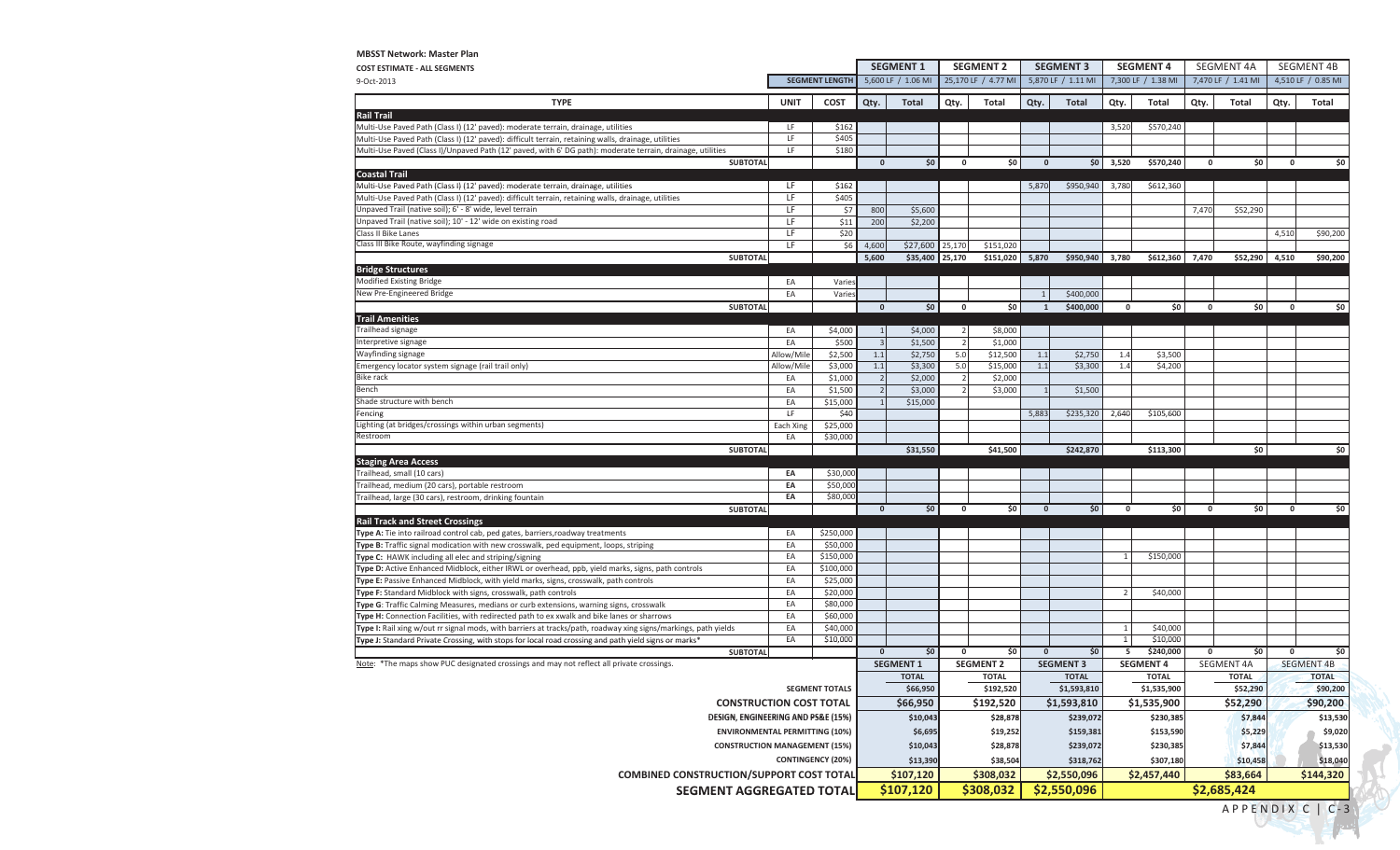| <b>MBSST Network: Master Plan</b>                                                                                                                                                                            |             |                          |                         |                    |                         |                                                         |                         |                                |                          |                   |                         |                    |              |                    |              |                    |              |                    |                         |                   |
|--------------------------------------------------------------------------------------------------------------------------------------------------------------------------------------------------------------|-------------|--------------------------|-------------------------|--------------------|-------------------------|---------------------------------------------------------|-------------------------|--------------------------------|--------------------------|-------------------|-------------------------|--------------------|--------------|--------------------|--------------|--------------------|--------------|--------------------|-------------------------|-------------------|
| <b>COST ESTIMATE - ALL SEGMENTS</b>                                                                                                                                                                          |             |                          |                         | <b>SEGMENT 5.1</b> |                         | <b>SEGMENT 5.2</b>                                      |                         | <b>SEGMENT 5.3</b>             |                          | <b>SEGMENT 5A</b> |                         | <b>SEGMENT 5B</b>  |              | <b>SEGMENT 5C</b>  |              | <b>SEGMENT 5D</b>  |              | <b>SEGMENT 5E</b>  |                         | <b>SEGMENT 5F</b> |
| 9-Oct-2013                                                                                                                                                                                                   |             | <b>SEGMENT LENGTH</b>    |                         | 7,890 LF / 1.49 MI |                         | 13,630 LF / 2.58 MI                                     |                         | 18,520 LF / 3.51 MI            |                          | 580 LF / 0.11 MI  |                         | 3,390 LF / 0.64 MI |              | 2,710 LF / 0.51 MI |              | 7,280 LF / 1.38 MI |              | 1,150 LF / 0.22 MI |                         | 570 LF / 0.11 MI  |
| <b>TYPE</b>                                                                                                                                                                                                  | <b>UNIT</b> | COST                     | Qty.                    | Total              | Qty.                    | Total                                                   | Qty.                    | Total                          | Qty.                     | Total             | Qty.                    | Total              |              | Total              | Qty.         | Total              | Qty.         | Total              | Qty.                    | Total             |
| <b>Rail Trail</b>                                                                                                                                                                                            |             |                          |                         |                    |                         |                                                         |                         |                                |                          |                   |                         |                    | Qty.         |                    |              |                    |              |                    |                         |                   |
| Multi-Use Paved Path (Class I) (12' paved): moderate terrain, drainage, utilities                                                                                                                            | LF          | \$162                    | 7,890                   | \$1,278,180 13,630 |                         |                                                         |                         | \$2,208,060 18,520 \$3,000,240 |                          |                   |                         |                    |              |                    |              |                    |              |                    |                         |                   |
| Multi-Use Paved Path (Class I) (12' paved): difficult terrain, retaining walls, drainage, utilities                                                                                                          | LF          | \$405                    |                         |                    |                         |                                                         |                         |                                |                          |                   |                         |                    |              |                    |              |                    |              |                    |                         |                   |
| Multi-Use Paved (Class I)/Unpaved Path (12' paved, with 6' DG path): moderate terrain, drainage, utilities                                                                                                   | LF          | \$180                    |                         |                    |                         |                                                         |                         |                                |                          |                   |                         |                    |              |                    |              |                    |              |                    |                         |                   |
| <b>SUBTOTAL</b>                                                                                                                                                                                              |             |                          |                         |                    |                         | 7,890 \$1,278,180 13,630 \$2,208,060 18,520 \$3,000,240 |                         |                                | $\overline{\phantom{0}}$ | \$0               | $\overline{\mathbf{0}}$ | \$0                | $\mathbf{0}$ | \$0 <sub>1</sub>   | $\mathbf{0}$ | \$0 <sub>1</sub>   | $\mathbf{0}$ | \$0 <sub>1</sub>   | - 0                     | \$0               |
| <b>Coastal Trail</b>                                                                                                                                                                                         |             |                          |                         |                    |                         |                                                         |                         |                                |                          |                   |                         |                    |              |                    |              |                    |              |                    |                         |                   |
| Multi-Use Paved Path (Class I) (12' paved): moderate terrain, drainage, utilities                                                                                                                            | LF          | \$162                    |                         |                    |                         |                                                         |                         |                                |                          |                   |                         |                    |              |                    |              |                    |              |                    |                         |                   |
| Multi-Use Paved Path (Class I) (12' paved): difficult terrain, retaining walls, drainage, utilities                                                                                                          | LF          | \$405                    |                         |                    |                         |                                                         |                         |                                |                          |                   |                         |                    |              |                    |              |                    |              |                    |                         |                   |
| Unpaved Trail (native soil); 6' - 8' wide, level terrain                                                                                                                                                     | LF          | \$7                      |                         |                    |                         |                                                         |                         |                                | 580                      | \$4,060           | 3,390                   | \$23,730           | 2,710        | \$18,970           | 7,820        | \$54,740           | 1,150        | \$8,050            | 570                     | \$3,990           |
| Unpaved Trail (native soil); 10' - 12' wide on existing road                                                                                                                                                 | LF          | \$11                     |                         |                    |                         |                                                         |                         |                                |                          |                   |                         |                    |              |                    |              |                    |              |                    |                         |                   |
| Class II Bike Lanes                                                                                                                                                                                          | LF          | \$20                     |                         |                    |                         |                                                         |                         |                                |                          |                   |                         |                    |              |                    |              |                    |              |                    |                         |                   |
| Class III Bike Route, wayfinding signage                                                                                                                                                                     | LF          | \$6                      |                         |                    |                         |                                                         |                         |                                |                          |                   |                         |                    |              |                    |              |                    |              |                    |                         |                   |
| <b>SUBTOTAL</b>                                                                                                                                                                                              |             |                          | $\mathbf{0}$            | \$0                | $\mathbf{0}$            | -\$0 I                                                  | $\overline{\mathbf{0}}$ | \$0                            | 580                      |                   | $$4,060$ 3,390          | $$23,730$ 2,710    |              | \$18,970 7,820     |              | \$54,740 1,150     |              | \$8,050            | 570                     | \$3,990           |
| <b>Bridge Structures</b>                                                                                                                                                                                     |             |                          |                         |                    |                         |                                                         |                         |                                |                          |                   |                         |                    |              |                    |              |                    |              |                    |                         |                   |
| <b>Modified Existing Bridge</b>                                                                                                                                                                              | EA          | Varie                    |                         |                    |                         |                                                         |                         |                                |                          |                   |                         |                    |              |                    |              |                    |              |                    |                         |                   |
| New Pre-Engineered Bridge                                                                                                                                                                                    | EA          | Varie                    |                         |                    |                         |                                                         |                         |                                |                          |                   |                         |                    |              |                    |              |                    |              |                    |                         |                   |
| <b>SUBTOTAL</b>                                                                                                                                                                                              |             |                          | $\Omega$                | \$0 <sub>1</sub>   | $\overline{\mathbf{0}}$ | \$0 <sub>1</sub>                                        | $\overline{\mathbf{0}}$ | \$0 <sub>1</sub>               | $\overline{\mathbf{0}}$  | \$0               | $\overline{\mathbf{0}}$ | \$0                | $\mathbf{0}$ | \$0                | $\mathbf{0}$ | 50 <sup>1</sup>    | $\mathbf{0}$ | 50 <sup>1</sup>    | $\overline{\mathbf{0}}$ | \$0               |
| <b>Trail Amenities</b>                                                                                                                                                                                       |             |                          |                         |                    |                         |                                                         |                         |                                |                          |                   |                         |                    |              |                    |              |                    |              |                    |                         |                   |
| Trailhead signage                                                                                                                                                                                            | EA          | \$4,000                  |                         | \$4,000            |                         | \$4,000                                                 |                         | \$8,000                        |                          |                   |                         |                    |              |                    |              |                    |              |                    |                         |                   |
| Interpretive signage                                                                                                                                                                                         | EA          | \$500                    |                         |                    |                         | \$1,000                                                 |                         | \$1,500                        |                          |                   |                         |                    |              |                    |              |                    |              |                    |                         |                   |
| Wayfinding signage                                                                                                                                                                                           | Allow/Mil   | \$2,500                  | 1.5                     | \$3,750            | 2.6                     | \$6,500                                                 | 3.5                     | \$8,750                        |                          |                   |                         |                    |              |                    |              |                    |              |                    |                         |                   |
| Emergency locator system signage (rail trail only)                                                                                                                                                           | Allow/Mile  | \$3,000                  | 1.5                     | \$4,500            | 2.6                     | \$7,800                                                 | 3.5                     | \$10,500                       |                          |                   |                         |                    |              |                    |              |                    |              |                    |                         |                   |
| <b>Bike rack</b>                                                                                                                                                                                             | EA          | \$1,000                  |                         | \$2,000            |                         | \$2,000                                                 |                         | \$4,000                        |                          |                   |                         |                    |              |                    |              |                    |              |                    |                         |                   |
| Bench                                                                                                                                                                                                        | EA          | \$1,500                  |                         | \$4,500            |                         | \$6,000                                                 |                         | \$4,500                        |                          |                   |                         |                    |              |                    |              |                    |              |                    |                         |                   |
| Shade structure with bench                                                                                                                                                                                   | EA          | \$15,000                 |                         |                    |                         |                                                         |                         |                                |                          |                   |                         |                    |              |                    |              |                    |              |                    |                         |                   |
| Fencing                                                                                                                                                                                                      | LF          | \$40                     |                         |                    | 13,628                  | \$545,120 18,520                                        |                         | \$740,800                      |                          |                   |                         |                    |              |                    |              |                    |              |                    |                         |                   |
| Lighting (at bridges/crossings within urban segments)                                                                                                                                                        | Each Xin    | \$25,000                 |                         |                    |                         |                                                         |                         |                                |                          |                   |                         |                    |              |                    |              |                    |              |                    |                         |                   |
| Restroom                                                                                                                                                                                                     | EA          | \$30,000                 |                         |                    |                         |                                                         |                         |                                |                          |                   |                         |                    |              |                    |              |                    |              |                    |                         |                   |
| <b>SUBTOTAL</b>                                                                                                                                                                                              |             |                          |                         | \$18,750           |                         | \$572,420                                               |                         | \$778,050                      |                          | \$0               |                         | \$0                |              | \$0                |              | \$0                |              | \$0                |                         | \$0               |
| <b>Staging Area Access</b>                                                                                                                                                                                   |             |                          |                         |                    |                         |                                                         |                         |                                |                          |                   |                         |                    |              |                    |              |                    |              |                    |                         |                   |
| Trailhead, small (10 cars)                                                                                                                                                                                   | EA          | \$30,000                 |                         |                    |                         |                                                         |                         |                                |                          |                   |                         |                    |              |                    |              |                    |              |                    |                         |                   |
| Trailhead, medium (20 cars), portable restroom                                                                                                                                                               | EA          | \$50,00                  |                         |                    |                         |                                                         |                         |                                |                          |                   |                         |                    |              |                    |              |                    |              |                    |                         |                   |
| Trailhead, large (30 cars), restroom, drinking fountain                                                                                                                                                      | EA          | \$80,00                  |                         |                    |                         |                                                         |                         |                                |                          |                   |                         |                    |              |                    |              |                    |              |                    |                         |                   |
| <b>SUBTOTAL</b>                                                                                                                                                                                              |             |                          | $\overline{\mathbf{0}}$ | \$0                | $\overline{\mathbf{0}}$ | 50 <sup>1</sup>                                         | $\overline{\mathbf{0}}$ | 50 <sup>1</sup>                | $\overline{\mathbf{0}}$  | \$0               | $\overline{\mathbf{0}}$ | 50 <sup>1</sup>    | $\mathbf{0}$ | \$0                | $\Omega$     | \$0                | $\mathbf{0}$ | \$0                | $\overline{\mathbf{0}}$ | \$0               |
| <b>Rail Track and Street Crossings</b>                                                                                                                                                                       |             |                          |                         |                    |                         |                                                         |                         |                                |                          |                   |                         |                    |              |                    |              |                    |              |                    |                         |                   |
| Type A: Tie into railroad control cab, ped gates, barriers, roadway treatments                                                                                                                               | EA          | \$250,000                |                         | \$750,000          |                         | \$250,000                                               |                         | \$250,000                      |                          |                   |                         |                    |              |                    |              |                    |              |                    |                         |                   |
| Type B: Traffic signal modication with new crosswalk, ped equipment, loops, striping                                                                                                                         | EA          | \$50,000                 |                         |                    |                         |                                                         |                         |                                |                          |                   |                         |                    |              |                    |              |                    |              |                    |                         |                   |
| Type C: HAWK including all elec and striping/signing                                                                                                                                                         | EA          | \$150,000                |                         |                    |                         |                                                         |                         |                                |                          |                   |                         |                    |              |                    |              |                    |              |                    |                         |                   |
| Type D: Active Enhanced Midblock, either IRWL or overhead, ppb, yield marks, signs, path controls                                                                                                            | EA          | \$100,000                |                         |                    |                         |                                                         |                         |                                |                          |                   |                         |                    |              |                    |              |                    |              |                    |                         |                   |
| Type E: Passive Enhanced Midblock, with yield marks, signs, crosswalk, path controls                                                                                                                         | EA          | \$25,00                  |                         |                    |                         |                                                         |                         |                                |                          |                   |                         |                    |              |                    |              |                    |              |                    |                         |                   |
| Type F: Standard Midblock with signs, crosswalk, path controls                                                                                                                                               | EA          | \$20,000                 |                         |                    |                         |                                                         |                         |                                |                          |                   |                         |                    |              |                    |              |                    |              |                    |                         |                   |
| Type G: Traffic Calming Measures, medians or curb extensions, warning signs, crosswalk                                                                                                                       | EA          | \$80,000                 |                         |                    |                         |                                                         |                         |                                |                          |                   |                         |                    |              |                    |              |                    |              |                    |                         |                   |
| Type H: Connection Facilities, with redirected path to ex xwalk and bike lanes or sharrows<br>Type I: Rail xing w/out rr signal mods, with barriers at tracks/path, roadway xing signs/markings, path yields | EA<br>EA    | \$60,000<br>\$40,00      |                         |                    |                         |                                                         |                         |                                |                          |                   |                         |                    |              |                    |              |                    |              |                    |                         |                   |
| Type J: Standard Private Crossing, with stops for local road crossing and path yield signs or marks*                                                                                                         | EA          | \$10,00                  |                         | \$10,000           |                         | \$30,000                                                | 12                      | \$120,000                      |                          |                   |                         |                    |              |                    |              |                    |              |                    |                         |                   |
| <b>SUBTOTAL</b>                                                                                                                                                                                              |             |                          | $\overline{a}$          | \$760,000          | $\overline{4}$          | \$280,000                                               | 13                      | \$370,000                      | $\overline{\mathbf{0}}$  | \$0               | - 0                     | \$0                | $\Omega$     | \$0                | $\Omega$     | \$0                | $\Omega$     | \$0                | - 0                     | \$0               |
| Note: *The maps show PUC designated crossings and may not reflect all private crossings.                                                                                                                     |             |                          |                         | <b>SEGMENT 5.1</b> |                         | <b>SEGMENT 5.2</b>                                      |                         | <b>SEGMENT 5.3</b>             |                          | <b>SEGMENT 5A</b> |                         | <b>SEGMENT 5B</b>  |              | <b>SEGMENT 5C</b>  |              | <b>SEGMENT 5D</b>  |              | <b>SEGMENT 5E</b>  |                         | <b>SEGMENT 5F</b> |
|                                                                                                                                                                                                              |             |                          |                         |                    |                         |                                                         |                         |                                |                          |                   |                         |                    |              |                    |              |                    |              |                    |                         |                   |
|                                                                                                                                                                                                              |             |                          |                         | <b>TOTAL</b>       |                         | <b>TOTAL</b>                                            |                         | <b>TOTAL</b>                   |                          | <b>TOTAL</b>      |                         | TOTAL              |              | <b>TOTAL</b>       |              | <b>TOTAL</b>       |              | <b>TOTAL</b>       |                         | <b>TOTAL</b>      |
|                                                                                                                                                                                                              |             | <b>SEGMENT TOTALS</b>    |                         | \$2,056,930        |                         | \$3,060,480                                             |                         | \$4,148,290                    |                          | \$4,060           |                         | \$23,730           |              | \$18,970           |              | \$54,740           |              | \$8,050            |                         | \$3,990           |
| <b>CONSTRUCTION COST TOTAL</b>                                                                                                                                                                               |             |                          |                         | \$2,056,930        |                         | \$3,060,480                                             |                         | \$4,148,290                    |                          | \$4,060           |                         | \$23,730           |              | \$18,970           |              | \$54,740           |              | \$8,050            |                         | \$3,990           |
| DESIGN, ENGINEERING AND PS&E (15%)                                                                                                                                                                           |             |                          |                         | \$308,540          |                         | \$459,072                                               |                         | \$622,244                      |                          | \$609             |                         | \$3,560            |              | \$2,846            |              | \$8,211            |              | \$1,208            |                         | \$599             |
| <b>ENVIRONMENTAL PERMITTING (10%)</b>                                                                                                                                                                        |             |                          |                         | \$205,693          |                         | \$306,048                                               |                         | \$414,829                      |                          | \$406             |                         | \$2,373            |              | \$1,897            |              | \$5,474            |              | \$805              |                         | \$399             |
| <b>CONSTRUCTION MANAGEMENT (15%)</b>                                                                                                                                                                         |             |                          |                         | \$308,540          |                         | \$459,072                                               |                         | \$622,244                      |                          | \$609             |                         | \$3,560            |              | \$2,846            |              | \$8,211            |              | \$1,208            |                         | \$599             |
|                                                                                                                                                                                                              |             | <b>CONTINGENCY (20%)</b> |                         | \$411,386          |                         | \$612,096                                               |                         | \$829,658                      |                          | \$812             |                         | \$4,746            |              | \$3,794            |              | \$10,948           |              | \$1,610            |                         | \$798             |
| COMBINED CONSTRUCTION/SUPPORT COST TOTAL                                                                                                                                                                     |             |                          |                         | \$3,291,088        |                         | \$4,896,768                                             |                         | \$6,637,264                    |                          | \$6,496           |                         | \$37,968           |              | \$30,352           |              | \$87,584           |              | \$12,880           |                         | \$6,384           |
|                                                                                                                                                                                                              |             |                          |                         |                    |                         |                                                         |                         |                                |                          |                   |                         |                    |              |                    |              |                    |              |                    |                         |                   |
| <b>SEGMENT AGGREGATED TOTAL</b>                                                                                                                                                                              |             |                          |                         |                    |                         |                                                         |                         |                                |                          |                   |                         | \$15,006,784       |              |                    |              |                    |              |                    |                         |                   |

C-4 | TRAIL SEGMENT COSTS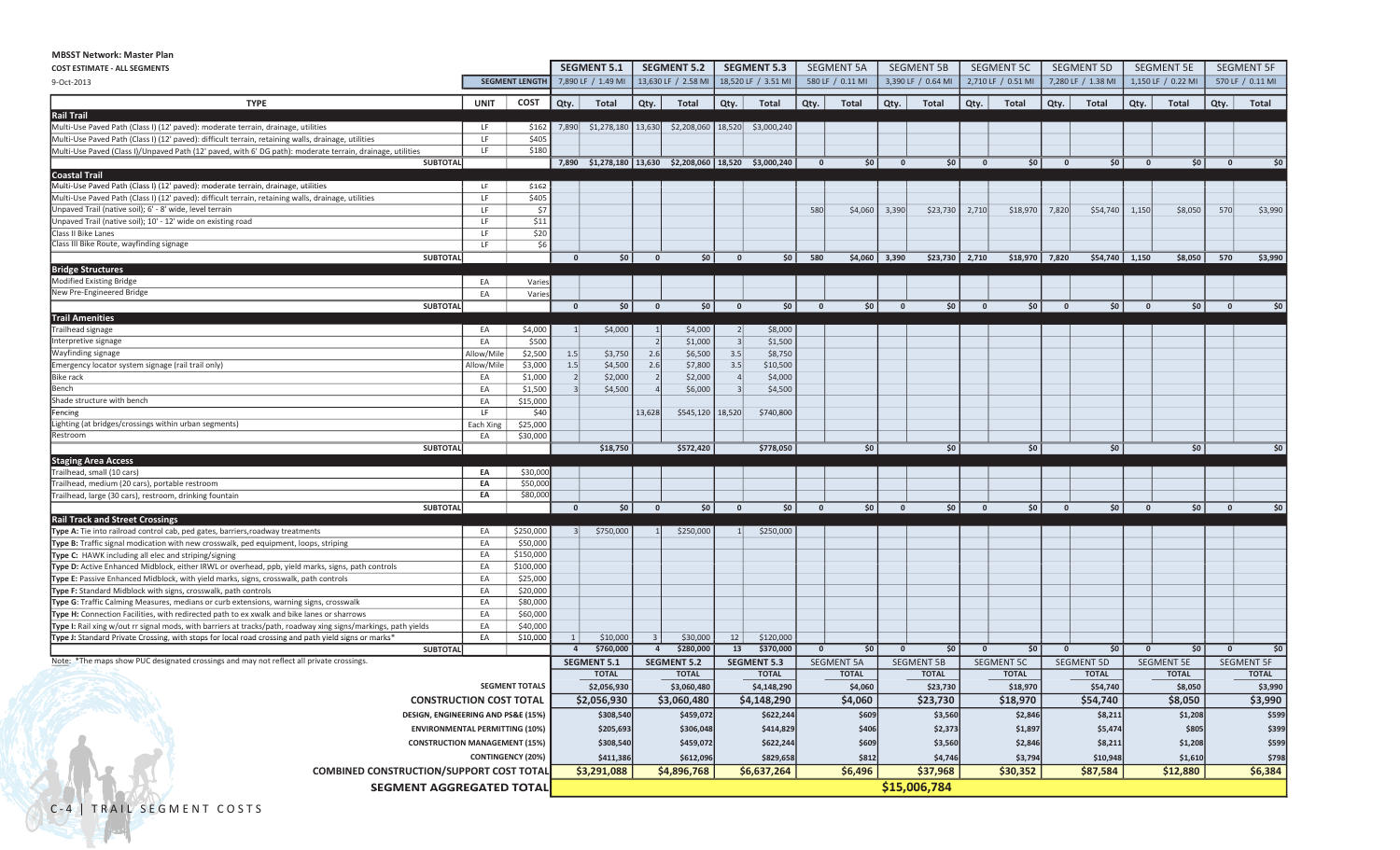| <b>MBSST Network: Master Plan</b>                                                                                                                        |                                       |                          |                         |                            |                         |                   |              |                              |                         |                    |              |                              |              |                         |              |                         |             |                                                        |
|----------------------------------------------------------------------------------------------------------------------------------------------------------|---------------------------------------|--------------------------|-------------------------|----------------------------|-------------------------|-------------------|--------------|------------------------------|-------------------------|--------------------|--------------|------------------------------|--------------|-------------------------|--------------|-------------------------|-------------|--------------------------------------------------------|
| <b>COST ESTIMATE - ALL SEGMENTS</b>                                                                                                                      |                                       |                          |                         | <b>SEGMENT 6</b>           |                         | <b>SEGMENT 6A</b> |              | <b>SEGMENT 7</b>             |                         | <b>SEGMENT 7A</b>  |              | <b>SEGMENT 8</b>             |              | <b>SEGMENT 9</b>        |              | <b>SEGMENT 9A</b>       |             | <b>SEGMENT 9B</b>                                      |
| 9-Oct-2013                                                                                                                                               |                                       | <b>SEGMENT LENGTH</b>    |                         | 7,160 LF / 1.36 MI         |                         | 670 LF / 0.13 MI  |              | 11,450 LF / 2.17 MI          |                         | 4,480 LF / 0.85 MI |              | 4,070 LF / 0.77 MI           |              | 8,100 LF / 1.53 MI      |              | 310 LF / 0.06 MI        |             | 730 LF / 0.14 MI                                       |
| <b>TYPE</b>                                                                                                                                              | <b>UNIT</b>                           | <b>COST</b>              | Qty.                    | Total                      | Qty.                    | Total             | Qty.         | Total                        | Qty.                    | Total              | Qty.         | Total                        | Qty.         | Total                   | Qty.         | Total                   | Qty.        | Total                                                  |
| <b>Rail Trail</b>                                                                                                                                        |                                       |                          |                         |                            |                         |                   |              |                              |                         |                    |              |                              |              |                         |              |                         |             |                                                        |
| Multi-Use Paved Path (Class I) (12' paved): moderate terrain, drainage, utilities                                                                        | LF.                                   | \$162                    | 7,160                   | \$1,159,920                |                         |                   | 11,450       | \$1,854,900                  |                         |                    |              |                              | 6,750        | \$1,093,500             |              |                         |             |                                                        |
| Multi-Use Paved Path (Class I) (12' paved): difficult terrain, retaining walls, drainage, utilities                                                      | LF                                    | \$405                    |                         |                            |                         |                   |              |                              |                         |                    |              |                              | 1,350        | \$546,750               |              |                         |             |                                                        |
| Multi-Use Paved (Class I)/Unpaved Path (12' paved, with 6' DG path): moderate terrain, drainage, utilities                                               | LF                                    | \$180                    |                         |                            |                         |                   |              |                              |                         |                    |              |                              |              |                         |              |                         |             |                                                        |
| <b>SUBTOTAL</b>                                                                                                                                          |                                       |                          |                         | 7,160 \$1,159,920          | $\overline{\mathbf{0}}$ |                   |              | \$0 11,450 \$1,854,900       | $\overline{\mathbf{0}}$ | \$0                | $\mathbf 0$  |                              |              | $$0$ 8,100 \$1,640,250  | $\mathbf{0}$ | \$0                     | $\mathbf 0$ |                                                        |
| <b>Coastal Trail</b><br>Multi-Use Paved Path (Class I) (12' paved): moderate terrain, drainage, utilities                                                | LF.                                   | \$162                    |                         |                            |                         |                   |              |                              | 4,480                   | \$725,760          |              |                              |              |                         |              |                         |             |                                                        |
| Multi-Use Paved Path (Class I) (12' paved): difficult terrain, retaining walls, drainage, utilities                                                      | LF.                                   | \$405                    |                         |                            |                         |                   |              |                              |                         |                    |              |                              |              |                         |              |                         |             |                                                        |
| Unpaved Trail (native soil); 6' - 8' wide, level terrain                                                                                                 | LF                                    | \$7                      |                         |                            |                         |                   |              |                              |                         |                    |              |                              |              |                         |              |                         |             |                                                        |
| Unpaved Trail (native soil); 10' - 12' wide on existing road                                                                                             | LF                                    | \$11                     |                         |                            | 670                     | \$7,370           |              |                              |                         |                    |              |                              |              |                         |              |                         |             |                                                        |
| Class II Bike Lanes                                                                                                                                      | LF                                    | \$20                     |                         |                            |                         |                   |              |                              |                         |                    | 2,000        | \$40,000                     |              |                         |              |                         |             |                                                        |
| Class III Bike Route, wayfinding signage                                                                                                                 | LF                                    | \$6                      |                         |                            |                         |                   |              |                              |                         |                    |              |                              |              |                         | 31(          | \$1,860                 | 730         | \$4,380                                                |
| <b>SUBTOTAL</b>                                                                                                                                          |                                       |                          | $\overline{\mathbf{0}}$ | 50 <sup>1</sup>            | 670                     | \$7,370           | $\mathbf{0}$ | 50 <sub>1</sub>              | 4,480                   | \$725,760 2,000    |              | \$40,000                     | $\Omega$     | \$0                     | 310          | \$1,860                 | 730         | \$4,380                                                |
| <b>Bridge Structures</b>                                                                                                                                 |                                       |                          |                         |                            |                         |                   |              |                              |                         |                    |              |                              |              |                         |              |                         |             |                                                        |
| <b>Modified Existing Bridge</b>                                                                                                                          | EA                                    | Varie:                   |                         |                            |                         |                   |              |                              |                         |                    |              |                              |              |                         |              |                         |             |                                                        |
| New Pre-Engineered Bridge                                                                                                                                | EA                                    | Varie:                   |                         |                            |                         |                   |              | \$2,500,000                  |                         |                    |              | \$6,000,000                  |              | \$5,000,000             |              |                         |             |                                                        |
| <b>SUBTOTAL</b>                                                                                                                                          |                                       |                          | $\overline{\mathbf{0}}$ | 50 <sup>1</sup>            | $\mathbf{0}$            | \$0               |              | 1 \$2,500,000                | $\mathbf{0}$            | \$0                | $\mathbf{1}$ | \$6,000,000                  |              | 3 \$5,000,000           | $\mathbf 0$  | −\$0 l                  | $\mathbf 0$ |                                                        |
| <b>Trail Amenities</b>                                                                                                                                   |                                       |                          |                         |                            |                         |                   |              |                              |                         |                    |              |                              |              |                         |              |                         |             |                                                        |
| Trailhead signage                                                                                                                                        | EA                                    | \$4,000                  |                         |                            |                         |                   |              | \$4,000                      |                         |                    |              | \$4,000                      |              | \$4,000                 |              |                         |             |                                                        |
| Interpretive signage                                                                                                                                     | EA                                    | \$500                    |                         |                            |                         |                   |              |                              |                         |                    |              |                              |              |                         |              |                         |             |                                                        |
| Wayfinding signage                                                                                                                                       | Allow/Mil                             | \$2,500                  | 1.4                     | \$3,500                    |                         |                   |              |                              |                         |                    |              |                              |              |                         |              |                         |             |                                                        |
| Emergency locator system signage (rail trail only)                                                                                                       | Allow/Mil                             | \$3,000                  | 1.4                     | \$4,200                    |                         |                   | 2.2          | \$6,600                      |                         |                    | 0.8          | \$2,400                      | 1.5          | \$4,500                 |              |                         |             |                                                        |
| <b>Bike rack</b>                                                                                                                                         | EA                                    | \$1,000                  |                         |                            |                         |                   |              |                              |                         |                    |              |                              |              | \$2,000                 |              |                         |             |                                                        |
| Bench                                                                                                                                                    | EA                                    | \$1,500                  |                         |                            |                         |                   |              |                              |                         |                    |              |                              |              | \$4,500                 |              |                         |             |                                                        |
| Shade structure with bench                                                                                                                               | EA                                    | \$15,000                 |                         |                            |                         |                   |              |                              |                         |                    |              |                              |              | \$15,000                |              |                         |             |                                                        |
| Fencing                                                                                                                                                  | LF                                    | \$40                     | 7,160                   | \$286,400                  |                         |                   | 3,000        | \$120,000                    |                         |                    |              |                              | 1,500        | \$60,000                |              |                         |             |                                                        |
| Lighting (at bridges/crossings within urban segments)                                                                                                    | Each Xing                             | \$25,000                 |                         | \$175,000                  |                         |                   | 18           | \$450,000                    |                         |                    |              | \$50,000                     |              | \$150,000               |              |                         |             |                                                        |
| Restroom                                                                                                                                                 | EA                                    | \$30,000                 |                         |                            |                         |                   |              |                              |                         |                    |              |                              |              |                         |              |                         |             |                                                        |
| <b>SUBTOTAL</b>                                                                                                                                          |                                       |                          |                         | \$469,100                  |                         | \$0 <sub>1</sub>  |              | \$580,600                    |                         | \$0                |              | \$56,400                     |              | \$240,000               |              | 50 <sup>1</sup>         |             | -SC                                                    |
| <b>Staging Area Access</b>                                                                                                                               |                                       |                          |                         |                            |                         |                   |              |                              |                         |                    |              |                              |              |                         |              |                         |             |                                                        |
| Trailhead, small (10 cars)                                                                                                                               | EA                                    | \$30,000                 |                         |                            |                         |                   |              |                              |                         |                    |              |                              |              |                         |              |                         |             |                                                        |
| Trailhead, medium (20 cars), portable restroom                                                                                                           | EA                                    | \$50,000                 |                         |                            |                         |                   |              |                              |                         |                    |              |                              |              |                         |              |                         |             |                                                        |
| Trailhead, large (30 cars), restroom, drinking fountain                                                                                                  | EA                                    | \$80,00                  |                         |                            |                         |                   |              | \$80,000                     |                         |                    |              |                              |              |                         |              |                         |             |                                                        |
| <b>SUBTOTAL</b>                                                                                                                                          |                                       |                          | $\overline{\mathbf{0}}$ | \$0                        | $\mathbf{0}$            | $\frac{1}{2}$     | 1            | \$80,000                     | $\mathbf 0$             | \$0                | $\Omega$     | \$0                          | $\Omega$     | \$0                     | $\mathbf 0$  | \$0                     | $\mathbf 0$ |                                                        |
| <b>Rail Track and Street Crossings</b>                                                                                                                   |                                       |                          |                         |                            |                         |                   |              |                              |                         |                    |              |                              |              |                         |              |                         |             |                                                        |
| Type A: Tie into railroad control cab, ped gates, barriers, roadway treatments                                                                           | EA                                    | \$250,000                |                         | \$250,000                  |                         |                   |              | \$750,000                    |                         |                    |              | \$250,000                    |              | \$250,000               |              |                         |             |                                                        |
| Type B: Traffic signal modication with new crosswalk, ped equipment, loops, striping                                                                     | EA                                    | \$50,000                 |                         |                            |                         |                   |              |                              |                         |                    |              | \$100,000                    |              | \$50,000                |              |                         |             |                                                        |
| Type C: HAWK including all elec and striping/signing                                                                                                     | EA                                    | \$150,000                |                         |                            |                         |                   |              |                              |                         |                    |              |                              |              |                         |              |                         |             |                                                        |
| Type D: Active Enhanced Midblock, either IRWL or overhead, ppb, yield marks, signs, path controls                                                        | EA                                    | \$100,000                |                         |                            |                         |                   |              |                              |                         |                    |              |                              |              | \$200,000               |              |                         |             |                                                        |
| Type E: Passive Enhanced Midblock, with yield marks, signs, crosswalk, path controls                                                                     | EA                                    | \$25,000                 |                         |                            |                         |                   | 10           | \$250,000                    |                         |                    |              |                              |              |                         |              |                         |             |                                                        |
| Type F: Standard Midblock with signs, crosswalk, path controls<br>Type G: Traffic Calming Measures, medians or curb extensions, warning signs, crosswalk | EA<br>EA                              | \$20,000<br>\$80,000     |                         | \$20,00                    |                         |                   |              | \$80,000                     |                         |                    |              |                              |              | \$20,000                |              |                         |             |                                                        |
| Type H: Connection Facilities, with redirected path to ex xwalk and bike lanes or sharrows                                                               | EA                                    | \$60,000                 |                         |                            |                         |                   |              | \$180,000                    |                         |                    |              |                              |              |                         |              |                         |             |                                                        |
| Type I: Rail xing w/out rr signal mods, with barriers at tracks/path, roadway xing signs/markings, path yields                                           | EA                                    | \$40,000                 |                         |                            |                         |                   |              |                              |                         |                    |              |                              | $\mathbf{1}$ | \$40,000                |              |                         |             |                                                        |
| Type J: Standard Private Crossing, with stops for local road crossing and path yield signs or marks*                                                     | EA                                    | \$10,000                 |                         | \$40,00                    |                         |                   |              | \$10,000                     |                         |                    |              |                              |              |                         |              |                         |             |                                                        |
| <b>SUBTOTAL</b>                                                                                                                                          |                                       |                          | - 6                     | \$310,000                  | $\mathbf{0}$            | \$0               |              | 18 \$1,270,000               | $\mathbf 0$             | \$0                | -3           | \$350,000                    | 6            | \$560,000               | 0            | \$0                     | $\mathbf 0$ |                                                        |
| Note: *The maps show PUC designated crossings and may not reflect all private crossings.                                                                 |                                       |                          |                         | <b>SEGMENT 6</b>           |                         | <b>SEGMENT 6A</b> |              | <b>SEGMENT 7</b>             |                         | <b>SEGMENT 7B</b>  |              | <b>SEGMENT 8</b>             |              | <b>SEGMENT 9</b>        |              | <b>SEGMENT 9A</b>       |             | <b>SEGMENT 9B</b>                                      |
|                                                                                                                                                          |                                       |                          |                         |                            |                         | <b>TOTAL</b>      |              | <b>TOTAL</b>                 |                         | <b>TOTAL</b>       |              | <b>TOTAL</b>                 |              | <b>TOTAL</b>            |              | <b>TOTAL</b>            |             | <b>TOTAL</b>                                           |
|                                                                                                                                                          |                                       |                          |                         | <b>TOTAL</b>               |                         |                   |              |                              |                         |                    |              |                              |              |                         |              |                         |             | \$4,380                                                |
|                                                                                                                                                          |                                       | <b>SEGMENT TOTALS</b>    |                         |                            |                         | \$7,370           |              |                              |                         |                    |              |                              |              |                         |              |                         |             |                                                        |
|                                                                                                                                                          |                                       |                          |                         | \$1,939,020                |                         |                   |              | \$6,285,500                  |                         | \$725,760          |              | \$6,446,400                  |              | \$7,440,250             |              | \$1,860                 |             |                                                        |
|                                                                                                                                                          | <b>CONSTRUCTION COST TOTAL</b>        |                          |                         | \$1,939,020                |                         | \$7,370           |              | \$6,285,500                  |                         | \$725,760          |              | \$6,446,400                  |              | $\overline{57,}440,250$ |              | \$1,860                 |             |                                                        |
| DESIGN, ENGINEERING AND PS&E (15%)                                                                                                                       |                                       |                          |                         | \$290,853                  |                         | \$1,106           |              | \$942,825                    |                         | \$108,864          |              | \$966,960                    |              | \$1,116,038             |              | \$279                   |             |                                                        |
|                                                                                                                                                          | <b>ENVIRONMENTAL PERMITTING (10%)</b> |                          |                         | \$193,902                  |                         | \$737             |              | \$628,550                    |                         | \$72,576           |              | \$644,640                    |              | \$744,025               |              | \$186                   |             |                                                        |
| <b>CONSTRUCTION MANAGEMENT (15%)</b>                                                                                                                     |                                       |                          |                         | \$290,853                  |                         | \$1,106           |              | \$942,825                    |                         | \$108,864          |              | \$966,960                    |              | \$1,116,038             |              | \$279                   |             |                                                        |
|                                                                                                                                                          |                                       | <b>CONTINGENCY (20%)</b> |                         | \$387,804                  |                         | \$1,474           |              | \$1,257,100                  |                         | \$145,152          |              | \$1,289,280                  |              | \$1,488,050             |              | \$372                   |             |                                                        |
|                                                                                                                                                          |                                       |                          |                         |                            |                         |                   |              |                              |                         |                    |              |                              |              |                         |              |                         |             |                                                        |
| <b>COMBINED CONSTRUCTION/SUPPORT COST TOTAL</b><br><b>SEGMENT AGGREGATED TOTAL</b>                                                                       |                                       |                          |                         | \$3,102,432<br>\$3,114,224 |                         | \$11,792          |              | \$10,056,800<br>\$11,218,016 |                         | \$1,161,216        |              | \$10,314,240<br>\$10,314,240 |              | \$11,904,400            |              | \$2,976<br>\$11,914,384 |             | \$4,380<br>\$657<br>\$438<br>\$657<br>\$876<br>\$7,008 |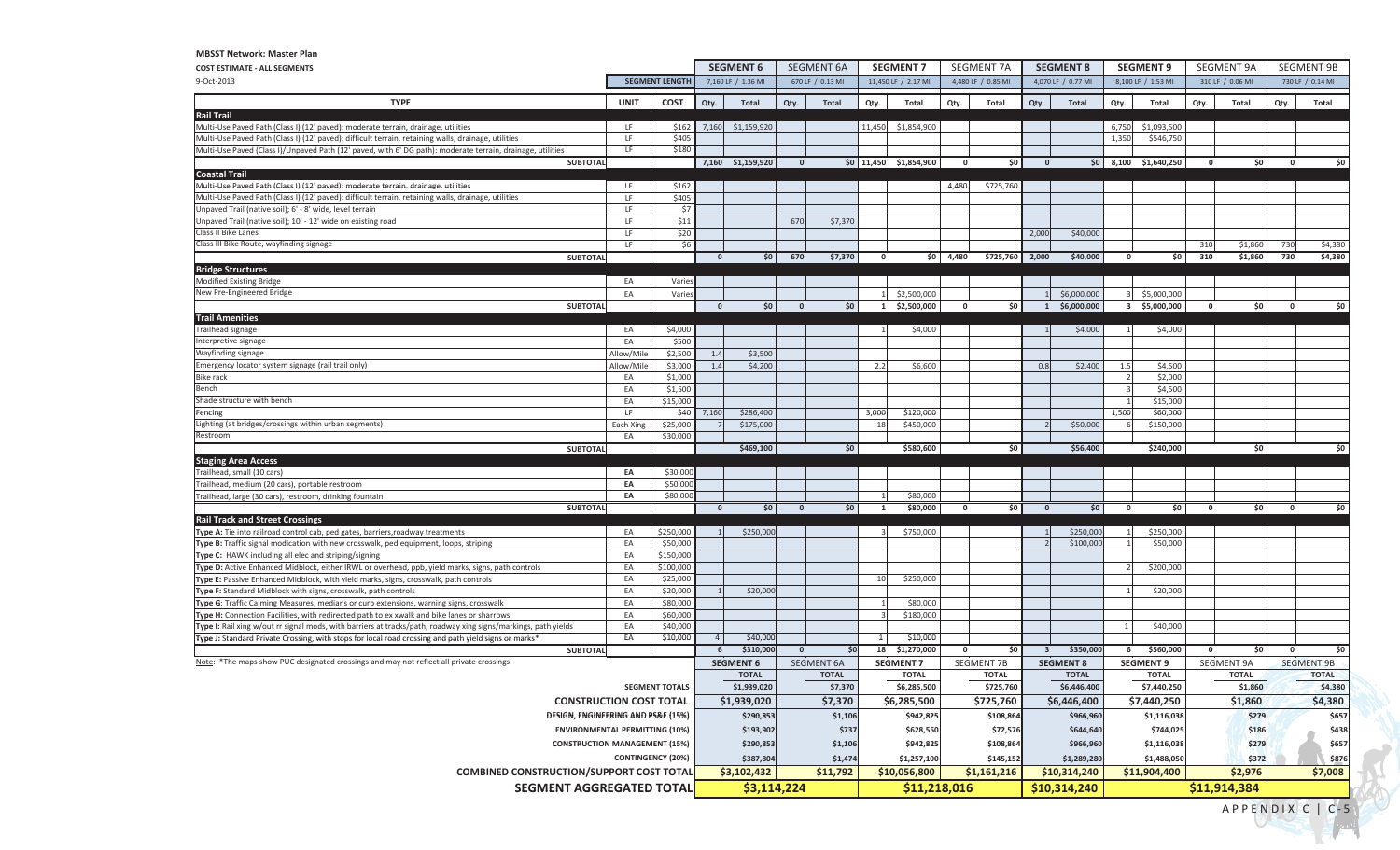## **MBSST Network: Master Plan**

| <b>COST ESTIMATE - ALL SEGMENTS</b>                                                                                                                                                                               |             |                          |              | SEGMENT 10**       |                         | <b>SEGMENT 11</b>              |                         | <b>SEGMENT 12</b>  |                | <b>SEGMENT 13</b>  |                         | <b>SEGMENT 14</b>   |                         | <b>SEGMENT 15</b>  |                         | <b>SEGMENT 16</b>                   |              | <b>SEGMENT 16A</b> |              | <b>SEGMENT 16B</b> |
|-------------------------------------------------------------------------------------------------------------------------------------------------------------------------------------------------------------------|-------------|--------------------------|--------------|--------------------|-------------------------|--------------------------------|-------------------------|--------------------|----------------|--------------------|-------------------------|---------------------|-------------------------|--------------------|-------------------------|-------------------------------------|--------------|--------------------|--------------|--------------------|
| 9-Oct-2013                                                                                                                                                                                                        |             | <b>SEGMENT LENGTH</b>    |              | 7,940 LF / 1.50 MI |                         | 16,880 LF / 3.20 MI            |                         | 6,030 LF / 1.14 MI |                | 4,510 LF / 0.85 MI |                         | 6,160 LF / 1.17 MI  |                         | 7,240 LF / 1.37 MI |                         | 9,400 LF / 1.78 MI                  |              | 2,100 LF / 0.40 MI |              | 2,530 LF / 0.48 MI |
|                                                                                                                                                                                                                   |             |                          |              |                    |                         |                                |                         |                    |                |                    |                         |                     |                         |                    |                         |                                     |              |                    |              |                    |
| <b>TYPE</b>                                                                                                                                                                                                       | <b>UNIT</b> | <b>COST</b>              | Qty.         | Total              |                         | Qty. Total                     | Qty.                    | Total              | Qty.           | Total              | Qty.                    | Total               | Qty.                    | Total              | Qty.                    | Total                               | Qty.         | Total              | Qty.         | Total              |
| <b>Rail Trail</b><br>Multi-Use Paved Path (Class I) (12' paved): moderate terrain, drainage, utilities                                                                                                            | LF          | \$162                    |              |                    | 12,430                  | \$2,013,660                    | 730                     | \$118,260          | 3,510          | \$568,620          | 5,360                   | \$868,320           | 6,200                   | \$1,004,400        | 9,400                   | \$1,522,800                         |              |                    |              |                    |
|                                                                                                                                                                                                                   | LF          | \$405                    | 7,940        | \$4,215,700        | 4,450                   | \$1,802,250                    | 5,300                   | \$2,146,500        | 1,000          | \$405,000          | 800                     | \$324,000           | 1,040                   | \$421,200          |                         |                                     |              |                    |              |                    |
| Multi-Use Paved Path (Class I) (12' paved): difficult terrain, retaining walls, drainage, utilities<br>Multi-Use Paved (Class I)/Unpaved Path (12' paved, with 6' DG path): moderate terrain, drainage, utilities | LF          | \$180                    |              |                    |                         |                                |                         |                    |                |                    |                         |                     |                         |                    |                         |                                     |              |                    |              |                    |
|                                                                                                                                                                                                                   |             |                          |              |                    |                         |                                |                         |                    |                |                    |                         |                     |                         |                    |                         |                                     | $\mathbf{0}$ | -\$0 l             | $\mathbf{0}$ |                    |
| <b>SUBTOTAL</b>                                                                                                                                                                                                   |             |                          | 7,940        |                    |                         | \$4,215,700 16,880 \$3,815,910 | 6,030                   | \$2,264,760        | 4,510          | \$973,620          |                         | $6,160$ \$1,192,320 |                         |                    |                         | 7,240 \$1,425,600 9,400 \$1,522,800 |              |                    |              | \$0                |
| <b>Coastal Trail</b><br>Multi-Use Paved Path (Class I) (12' paved): moderate terrain, drainage, utilities                                                                                                         | LF.         | \$162                    |              |                    |                         |                                |                         |                    |                |                    |                         |                     |                         |                    |                         |                                     | 2,100        | \$340,200          |              |                    |
| Multi-Use Paved Path (Class I) (12' paved): difficult terrain, retaining walls, drainage, utilities                                                                                                               | LF          | \$405                    |              |                    |                         |                                |                         |                    |                |                    |                         |                     |                         |                    |                         |                                     |              |                    |              |                    |
| Unpaved Trail (native soil); 6' - 8' wide, level terrain                                                                                                                                                          | LF          | \$7                      |              |                    |                         |                                |                         |                    |                |                    |                         |                     |                         |                    |                         |                                     |              |                    |              |                    |
| Unpaved Trail (native soil); 10' - 12' wide on existing road                                                                                                                                                      | LF          | \$11                     |              |                    |                         |                                |                         |                    |                |                    |                         |                     |                         |                    |                         |                                     |              |                    |              |                    |
| Class II Bike Lanes                                                                                                                                                                                               | LF          | \$20                     |              |                    |                         |                                |                         |                    |                |                    |                         |                     |                         |                    |                         |                                     |              |                    | 2,530        | \$50,600           |
| Class III Bike Route, wayfinding signage                                                                                                                                                                          | LF          | \$6                      |              |                    |                         |                                |                         |                    |                |                    |                         |                     |                         |                    |                         |                                     |              |                    |              |                    |
| <b>SUBTOTAL</b>                                                                                                                                                                                                   |             |                          | $\mathbf{0}$ | \$0                | $\overline{\mathbf{0}}$ | \$0                            | $\overline{\mathbf{0}}$ | \$0 <sub>1</sub>   | $\mathbf{0}$   | \$0                | $\overline{\mathbf{0}}$ | \$0 <sub>1</sub>    | $\overline{\mathbf{0}}$ | \$0                | $\overline{\mathbf{0}}$ |                                     | $$0$ 2,100   | \$340,200 2,530    |              | \$50,600           |
|                                                                                                                                                                                                                   |             |                          |              |                    |                         |                                |                         |                    |                |                    |                         |                     |                         |                    |                         |                                     |              |                    |              |                    |
| <b>Bridge Structures</b><br>Modified Existing Bridge                                                                                                                                                              |             |                          |              |                    |                         |                                |                         |                    |                |                    |                         |                     |                         |                    |                         |                                     |              |                    |              |                    |
|                                                                                                                                                                                                                   | EA          | Varie                    |              |                    |                         |                                |                         | \$600,000          |                |                    |                         |                     |                         |                    |                         |                                     |              |                    |              |                    |
| New Pre-Engineered Bridge                                                                                                                                                                                         | EA          | Varie                    |              | \$450,000          |                         | \$400,000                      |                         | \$3,000,000        |                | \$1,000,000        |                         |                     |                         | \$1,450,000        |                         |                                     |              |                    |              |                    |
| <b>SUBTOTAL</b>                                                                                                                                                                                                   |             |                          |              | \$450,000          | $\overline{2}$          | \$400,000                      | $\overline{4}$          | \$3,600,000        |                | 1 \$1,000,000      | $\mathbf{0}$            | \$0                 |                         | 2 \$1,450,000      | $\mathbf{0}$            | \$0                                 | $\Omega$     | \$0                |              | \$0                |
| <b>Trail Amenities</b>                                                                                                                                                                                            |             |                          |              |                    |                         |                                |                         |                    |                |                    |                         |                     |                         |                    |                         |                                     |              |                    |              |                    |
| Trailhead signage                                                                                                                                                                                                 | EA          | \$4,000                  |              | \$8,000            |                         | \$8,000                        |                         | \$4,000            |                |                    |                         | \$4,000             |                         |                    |                         |                                     |              |                    |              |                    |
| Interpretive signage                                                                                                                                                                                              | EA          | \$500                    |              |                    |                         |                                |                         |                    |                |                    |                         |                     |                         |                    |                         |                                     |              |                    |              |                    |
| Wayfinding signage                                                                                                                                                                                                | Allow/Mil   | \$2,500                  | 1.5          | \$3,750            | 3.2                     | \$8,000                        | 1.1                     | \$2,750            |                |                    |                         |                     |                         |                    | 1.8                     | \$4,500                             |              |                    |              |                    |
| Emergency locator system signage (rail trail only)                                                                                                                                                                | \llow/Mil   | \$3,000                  | 1.5          | \$4,500            | 3.2                     | \$9,600                        | 1.1                     | \$3,300            | 0.9            | \$2,700            | 1.2                     | \$3,600             | 1.4                     | \$4,200            | 1.8                     | \$5,400                             |              |                    |              |                    |
| Bike rack                                                                                                                                                                                                         | EA          | \$1,000                  |              |                    |                         | \$6,000                        |                         |                    |                |                    |                         |                     |                         |                    |                         |                                     |              |                    |              |                    |
| Bench                                                                                                                                                                                                             | EA          | \$1,500                  |              |                    |                         | \$9,000                        |                         |                    |                |                    |                         |                     |                         |                    |                         |                                     |              |                    |              |                    |
| Shade structure with bench                                                                                                                                                                                        | EA          | \$15,000                 |              |                    |                         |                                |                         |                    |                |                    |                         |                     |                         |                    |                         |                                     |              |                    |              |                    |
| Fencing                                                                                                                                                                                                           | <b>LF</b>   | \$40                     | 15,880       | \$635,200          | 5,280                   | \$211,200                      | 3,000                   | \$120,000          |                |                    |                         |                     |                         |                    |                         |                                     |              |                    |              |                    |
| Lighting (at bridges/crossings within urban segments)                                                                                                                                                             | Each Xing   | \$25,000                 |              | \$150,000          | 12                      | \$300,000                      | 12                      | \$300,000          |                |                    |                         |                     |                         |                    |                         |                                     |              |                    |              |                    |
| Restroom                                                                                                                                                                                                          | EA          | \$30,000                 |              |                    |                         |                                |                         |                    |                |                    |                         |                     |                         |                    |                         |                                     |              |                    |              |                    |
| <b>SUBTOTAL</b>                                                                                                                                                                                                   |             |                          |              | \$801,450          |                         | \$551,800                      |                         | \$430,050          |                | \$2,700            |                         | \$7,600             |                         | \$4,200            |                         | \$9,900                             |              | 50 <sub>1</sub>    |              | \$0                |
| <b>Staging Area Access</b>                                                                                                                                                                                        |             |                          |              |                    |                         |                                |                         |                    |                |                    |                         |                     |                         |                    |                         |                                     |              |                    |              |                    |
| Trailhead, small (10 cars)                                                                                                                                                                                        | EA          | \$30,000                 |              |                    |                         |                                |                         |                    |                | \$30,000           |                         |                     |                         |                    |                         |                                     |              |                    |              |                    |
| Trailhead, medium (20 cars), portable restroom                                                                                                                                                                    | EA<br>EA    | \$50,00                  |              |                    |                         |                                |                         |                    |                |                    |                         |                     |                         |                    |                         |                                     |              |                    |              |                    |
| Trailhead, large (30 cars), restroom, drinking fountain                                                                                                                                                           |             | \$80,00                  |              |                    |                         |                                |                         |                    |                |                    |                         |                     | $\Omega$                |                    | $\Omega$                |                                     | $\Omega$     |                    | $\Omega$     | 50 <sub>1</sub>    |
| <b>SUBTOTAL</b>                                                                                                                                                                                                   |             |                          | $\Omega$     | \$0                | $\mathbf 0$             | \$0                            | $\overline{\mathbf{0}}$ | \$0                | $\blacksquare$ | \$30,000           | $\mathbf{0}$            | \$0                 |                         | \$0                |                         | \$0                                 |              | \$0                |              |                    |
| <b>Rail Track and Street Crossings</b>                                                                                                                                                                            | EA          | \$250,000                |              | \$250,000          |                         |                                |                         | \$250,000          |                |                    |                         |                     |                         |                    |                         |                                     |              |                    |              |                    |
| Type A: Tie into railroad control cab, ped gates, barriers, roadway treatments                                                                                                                                    | EA          | \$50,00                  |              |                    |                         | \$500,000                      |                         | \$50,000           |                |                    |                         |                     |                         |                    |                         | \$250,000                           |              |                    |              |                    |
| Type B: Traffic signal modication with new crosswalk, ped equipment, loops, striping                                                                                                                              | EA          | \$150,000                |              | \$300,000          |                         |                                |                         | \$150,000          |                |                    |                         |                     |                         |                    |                         |                                     |              |                    |              |                    |
| Type C: HAWK including all elec and striping/signing                                                                                                                                                              | EA          |                          |              |                    |                         | \$100,000                      |                         |                    |                |                    |                         |                     |                         |                    |                         |                                     |              |                    |              |                    |
| Type D: Active Enhanced Midblock, either IRWL or overhead, ppb, yield marks, signs, path controls                                                                                                                 | EA          | \$100,000<br>\$25,000    |              | \$50,000           |                         | \$25,000                       |                         | \$25,000           |                |                    |                         |                     |                         |                    |                         | \$25,000                            |              |                    |              |                    |
| Type E: Passive Enhanced Midblock, with yield marks, signs, crosswalk, path controls                                                                                                                              | EA          | \$20,000                 |              |                    |                         |                                |                         |                    |                |                    |                         | \$40,000            |                         |                    |                         |                                     |              |                    |              |                    |
| Type F: Standard Midblock with signs, crosswalk, path controls<br>Type G: Traffic Calming Measures, medians or curb extensions, warning signs, crosswalk                                                          | EA          | \$80,000                 |              |                    |                         |                                |                         |                    |                |                    |                         |                     |                         |                    |                         |                                     |              |                    |              |                    |
| Type H: Connection Facilities, with redirected path to ex xwalk and bike lanes or sharrows                                                                                                                        | EA          | \$60,00                  |              |                    |                         | \$120,000                      |                         |                    |                | \$60,000           |                         | \$60,000            |                         |                    |                         | \$60,000                            |              |                    |              |                    |
| Type I: Rail xing w/out rr signal mods, with barriers at tracks/path, roadway xing signs/markings, path yields                                                                                                    | EA          | \$40,00                  |              |                    |                         |                                |                         |                    |                |                    |                         |                     |                         | \$40,000           |                         |                                     |              |                    |              |                    |
| Type J: Standard Private Crossing, with stops for local road crossing and path yield signs or marks*                                                                                                              | EA          | \$10,00                  |              |                    |                         | \$30,000                       |                         |                    |                |                    |                         |                     |                         | \$40,000           |                         |                                     |              |                    |              |                    |
| <b>SUBTOTAL</b>                                                                                                                                                                                                   |             |                          | -5           | \$600,000          | 9                       | \$775,000                      | 4                       | \$475,000          | 1              | \$60,000           | $\mathbf{3}$            | \$100,000           | 5                       | \$80,000           | $\mathbf{3}$            | \$335,000                           | $\mathbf{0}$ | \$0                | $\Omega$     |                    |
| Notes: *The maps show PUC designated crossings and may not reflect all private crossings.                                                                                                                         |             |                          |              | <b>SEGMENT 10</b>  |                         | <b>SEGMENT 11</b>              |                         | <b>SEGMENT 12</b>  |                | <b>SEGMENT 13</b>  |                         | <b>SEGMENT 14</b>   |                         | <b>SEGMENT 15</b>  |                         | <b>SEGMENT 16</b>                   |              | SEGMENT 16A        |              | SEGMENT 16B        |
| ** Segment 10 Rail Trail cost includes \$1,000,000 for moving the tracks due to constrained ROW.                                                                                                                  |             |                          |              | <b>TOTAL</b>       |                         | <b>TOTAL</b>                   |                         | <b>TOTAL</b>       |                | <b>TOTAL</b>       |                         | <b>TOTAL</b>        |                         | TOTAL              |                         | <b>TOTAL</b>                        |              | <b>TOTAL</b>       |              | <b>TOTAL</b>       |
|                                                                                                                                                                                                                   |             | <b>SEGMENT TOTALS</b>    |              | \$6,067,150        |                         | \$5,542,710                    |                         | \$6,769,810        |                | \$2,066,320        |                         | \$1,299,920         |                         | \$2,959,800        |                         |                                     |              | \$340,200          |              | \$50,600           |
|                                                                                                                                                                                                                   |             |                          |              |                    |                         |                                |                         |                    |                |                    |                         |                     |                         |                    |                         | \$1,867,700                         |              |                    |              |                    |
| <b>CONSTRUCTION COST TOTAL</b>                                                                                                                                                                                    |             |                          |              | \$6,067,150        |                         | \$5,542,710                    |                         | \$6,769,810        |                | \$2,066,320        |                         | \$1,299,920         |                         | \$2,959,800        |                         | \$1,867,700                         |              | \$340,200          |              | \$50,600           |
| DESIGN, ENGINEERING AND PS&E (15%)                                                                                                                                                                                |             |                          |              | \$910,073          |                         | \$831,407                      |                         | \$1,015,472        |                | \$309,948          |                         | \$194,988           |                         | \$443,970          |                         | \$280,155                           |              | \$51,030           |              | \$7,590            |
| <b>ENVIRONMENTAL PERMITTING (10%)</b>                                                                                                                                                                             |             |                          |              | \$606,715          |                         | \$554,271                      |                         | \$676,981          |                | \$206,632          |                         | \$129,992           |                         | \$295,980          |                         | \$186,770                           |              | \$34,020           |              | \$5,060            |
| <b>CONSTRUCTION MANAGEMENT (15%)</b>                                                                                                                                                                              |             |                          |              | \$910,073          |                         | \$831,407                      |                         | \$1,015,472        |                | \$309,948          |                         | \$194,988           |                         | \$443,970          |                         | \$280,155                           |              | \$51,030           |              | \$7,590            |
|                                                                                                                                                                                                                   |             | <b>CONTINGENCY (20%)</b> |              | \$1,213,430        |                         | \$1,108,542                    |                         | \$1,353,962        |                | \$413,264          |                         | \$259,984           |                         | \$591,960          |                         | \$373,540                           |              | \$68,040           |              | \$10,120           |
|                                                                                                                                                                                                                   |             |                          |              |                    |                         |                                |                         |                    |                |                    |                         |                     |                         |                    |                         |                                     |              |                    |              |                    |
| <b>COMBINED CONSTRUCTION/SUPPORT COST TOTAL</b>                                                                                                                                                                   |             |                          |              | \$9,707,440        |                         | \$8,868,336                    |                         | \$10,831,696       |                | \$3,306,112        |                         | \$2,079,872         |                         | \$4,735,680        |                         | \$2,988,320                         |              | \$544,320          |              | \$80,960           |
| SEGMENT AGGREGATED TOTAL                                                                                                                                                                                          |             |                          |              | \$9,707,440        |                         | \$8,868,336                    |                         | \$10,831,696       |                | \$3,306,112        |                         | \$2,079,872         |                         | \$4,735,680        |                         |                                     |              | \$3,613,600        |              |                    |

C-6 | TRAIL SEGMENT COSTS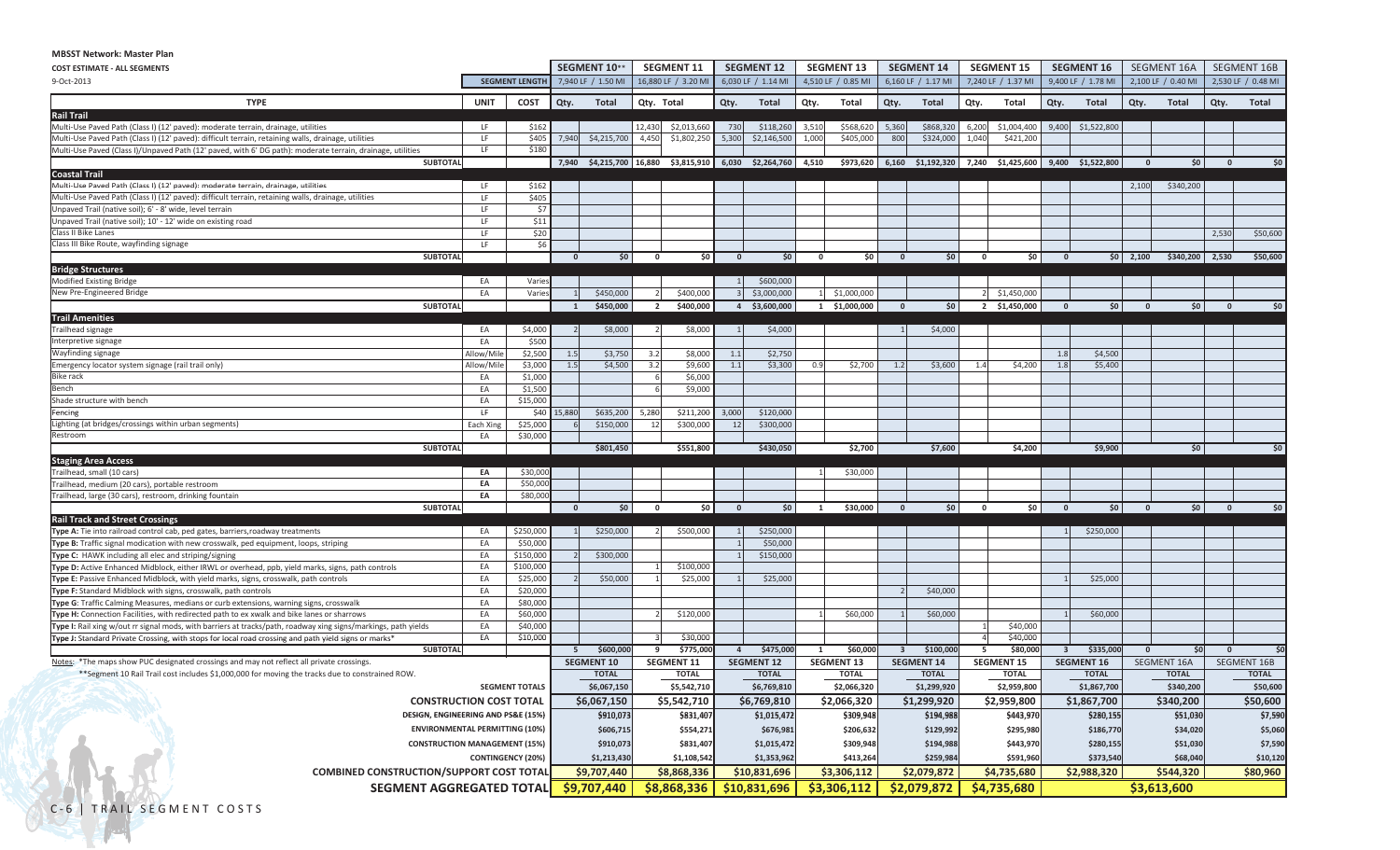| <b>MBSST Network: Master Plan</b>                                                                                |             |                          |             |                     |             |                               |             |                    |             |                    |              |                    |                  |                    |                   |                    |  |
|------------------------------------------------------------------------------------------------------------------|-------------|--------------------------|-------------|---------------------|-------------|-------------------------------|-------------|--------------------|-------------|--------------------|--------------|--------------------|------------------|--------------------|-------------------|--------------------|--|
| <b>COST ESTIMATE - ALL SEGMENTS</b>                                                                              |             |                          |             | <b>SEGMENT 17</b>   |             | <b>SEGMENT 18</b>             |             | SEGMENT 18A        |             | SEGMENT 18B        |              | <b>SEGMENT 19</b>  |                  | <b>SEGMENT 19A</b> | <b>SEGMENT 20</b> |                    |  |
| 9-Oct-2013                                                                                                       |             | <b>SEGMENT LENGTH</b>    |             | 21,140 LF / 4.00 MI |             | 6,350 LF / 1.20 MI            |             | 6,840 LF / 1.30 MI |             | 7,980 LF / 1.51 MI |              | 1,510 LF / 0.29 MI | 950 LF / 0.18 MI |                    |                   | 3,930 LF / 0.74 MI |  |
| <b>TYPE</b>                                                                                                      | <b>UNIT</b> | <b>COST</b>              | Qty.        | Total               | Qty.        | Total                         | Qty.        | Total              | Qty.        | Total              | Qty.         | Total              | Qty.             | Total              | Qty.              | Total              |  |
| <b>Rail Trail</b>                                                                                                |             |                          |             |                     |             |                               |             |                    |             |                    |              |                    |                  |                    |                   |                    |  |
| Multi-Use Paved Path (Class I) (12' paved): moderate terrain, drainage, utilities                                | LF.         | \$162                    | 10,540      | \$1,707,480         | 6,350       | \$1,028,700                   |             |                    |             |                    |              |                    |                  |                    | 3,930             | \$636,660          |  |
| Multi-Use Paved Path (Class I) (12' paved): difficult terrain, retaining walls, drainage, utilities              | LF.         | \$405                    | 7,100       | \$2,875,500         |             |                               |             |                    |             |                    |              |                    |                  |                    |                   |                    |  |
| Multi-Use Paved (Class I)/Unpaved Path (12' paved, with 6' DG path): moderate terrain, drainage, utilities       | LF.         | \$180                    | 3,500       | \$630,000           |             |                               |             |                    |             |                    |              |                    |                  |                    |                   |                    |  |
| <b>SUBTOTAL</b>                                                                                                  |             |                          | 21,140      |                     |             | \$5,212,980 6,350 \$1,028,700 | $\mathbf 0$ | \$0                | $\mathbf 0$ | \$0                | $\mathbf{0}$ | \$0                | $\mathbf{0}$     |                    | $$0$ 3,930        | \$636,660          |  |
| <b>Coastal Trail</b>                                                                                             |             |                          |             |                     |             |                               |             |                    |             |                    |              |                    |                  |                    |                   |                    |  |
| Multi-Use Paved Path (Class I) (12' paved): moderate terrain, drainage, utilities                                | LF.         | \$162                    |             |                     |             |                               |             |                    |             |                    |              |                    |                  |                    |                   |                    |  |
| Multi-Use Paved Path (Class I) (12' paved): difficult terrain, retaining walls, drainage, utilities              | LF          | \$405                    |             |                     |             |                               |             |                    |             |                    |              |                    |                  |                    |                   |                    |  |
| Unpaved Trail (native soil); 6' - 8' wide, level terrain                                                         | LF.         | \$7                      |             |                     |             |                               |             |                    |             |                    |              |                    |                  |                    |                   |                    |  |
| Jnpaved Trail (native soil); 10' - 12' wide on existing road                                                     | LF          | \$11                     |             |                     |             |                               |             |                    |             |                    |              |                    |                  |                    |                   |                    |  |
| Class II Bike Lanes                                                                                              | LF          | \$20                     |             |                     |             |                               | 6,840       | \$136,800          | 7,980       | \$159,600          |              |                    | 950              | \$19,000           |                   |                    |  |
| Class III Bike Route, wayfinding signage                                                                         | LF.         | \$6                      |             |                     |             |                               |             |                    |             |                    |              |                    |                  |                    |                   |                    |  |
| <b>SUBTOTAL</b>                                                                                                  |             |                          | $\mathbf 0$ | \$0                 | 0           | \$0                           | 6,840       | \$136,800 7,980    |             | \$159,600          | $\mathbf{0}$ | \$0                | 950              | \$19,000           | $\mathbf 0$       | \$0                |  |
| <b>Bridge Structures</b>                                                                                         |             |                          |             |                     |             |                               |             |                    |             |                    |              |                    |                  |                    |                   |                    |  |
| Modified Existing Bridge                                                                                         | EA          | Varies                   |             |                     |             |                               |             |                    |             |                    |              |                    |                  |                    |                   |                    |  |
| New Pre-Engineered Bridge                                                                                        | EA          | Varies                   |             | \$7,000,000         |             |                               |             |                    |             |                    |              |                    |                  |                    | 11                | \$1,000,000        |  |
| <b>SUBTOTAL</b>                                                                                                  |             |                          |             | 7 \$7,000,000       | $\mathbf 0$ | \$0                           | $\mathbf 0$ | \$0 <sub>1</sub>   | 0           | \$0                | $\mathbf{0}$ | \$0                | $\Omega$         | \$0                |                   | 1 \$1,000,000      |  |
| <b>Trail Amenities</b>                                                                                           |             |                          |             |                     |             |                               |             |                    |             |                    |              |                    |                  |                    |                   |                    |  |
| Trailhead signage                                                                                                | EA          | \$4,000                  |             |                     |             | \$4,000                       |             |                    |             |                    |              |                    |                  |                    |                   | \$4,000            |  |
| Interpretive signage                                                                                             | EA          | \$500                    |             |                     |             |                               |             |                    |             |                    |              |                    |                  |                    |                   |                    |  |
| Wayfinding signage                                                                                               | Allow/Mi    | \$2,500                  | 4.0         | \$10,000            |             |                               |             |                    |             |                    |              |                    |                  |                    | 0.7               | \$1,750            |  |
| Emergency locator system signage (rail trail only)                                                               | Allow/Mil   | \$3,000                  | 4.0         | \$12,000            | 1.2         | \$3,600                       |             |                    |             |                    | 0.5          | \$1,500            |                  |                    | 0.7               | \$2,100            |  |
| <b>Bike rack</b>                                                                                                 | EA          | \$1,000                  |             |                     |             |                               |             |                    |             |                    |              |                    |                  |                    |                   |                    |  |
| Bench                                                                                                            | EA          | \$1,500                  |             |                     |             |                               |             |                    |             |                    |              |                    |                  |                    |                   |                    |  |
| Shade structure with bench                                                                                       | EA          | \$15,000                 |             |                     |             |                               |             |                    |             |                    |              |                    |                  |                    |                   |                    |  |
| encing                                                                                                           | LF          | \$40                     | 5,280       | \$211,200           | 6,350       | \$254,000                     |             |                    |             |                    | 3,320        | \$132,800          |                  |                    | 5,280             | \$211,200          |  |
| ighting (at bridges/crossings within urban segments).                                                            | Each Xing   | \$25,000                 |             |                     |             | \$125,000                     |             |                    |             |                    |              | \$25,000           |                  |                    |                   | \$25,000           |  |
| Restroom                                                                                                         | EA          | \$30,000                 |             |                     |             | \$30,000                      |             |                    |             |                    |              |                    |                  |                    |                   |                    |  |
| <b>SUBTOTAL</b>                                                                                                  |             |                          |             | \$233,200           |             | \$416,600                     |             | \$0                |             | \$0                |              | \$159,300          |                  | \$0                |                   | \$244,050          |  |
| <b>Staging Area Access</b>                                                                                       |             |                          |             |                     |             |                               |             |                    |             |                    |              |                    |                  |                    |                   |                    |  |
| Trailhead, small (10 cars)                                                                                       | EA          | \$30,000                 |             |                     |             |                               |             |                    |             |                    |              |                    |                  |                    |                   |                    |  |
| Trailhead, medium (20 cars), portable restroom                                                                   | EA          | \$50,000                 |             |                     |             |                               |             |                    |             |                    |              |                    |                  |                    |                   |                    |  |
| Trailhead, large (30 cars), restroom, drinking fountain                                                          | EA          | \$80,000                 |             |                     |             |                               |             |                    |             |                    |              |                    |                  |                    |                   |                    |  |
| <b>SUBTOTAL</b>                                                                                                  |             |                          | $\mathbf 0$ | \$0                 | 0           | \$0                           | $\mathbf 0$ | \$0                | 0           | \$0                | $\mathbf{0}$ | \$0 <sub>1</sub>   | $\mathbf{0}$     | \$0                | 0                 | \$0                |  |
| <b>Rail Track and Street Crossings</b>                                                                           |             |                          |             |                     |             |                               |             |                    |             |                    |              |                    |                  |                    |                   |                    |  |
| Type A: Tie into railroad control cab, ped gates, barriers, roadway treatments                                   | EA          | \$250,000                |             |                     |             |                               |             |                    |             |                    |              |                    |                  |                    |                   |                    |  |
| Type B: Traffic signal modication with new crosswalk, ped equipment, loops, striping                             | EA          | \$50,000                 |             |                     |             |                               |             |                    |             |                    |              |                    |                  |                    |                   |                    |  |
| Type C: HAWK including all elec and striping/signing                                                             | EA          | \$150,000                |             |                     |             |                               |             |                    |             |                    |              |                    |                  |                    |                   |                    |  |
| Type D: Active Enhanced Midblock, either IRWL or overhead, ppb, yield marks, signs, path controls                | EA          | \$100,000                |             |                     |             |                               |             |                    |             |                    |              |                    |                  |                    |                   |                    |  |
| Type E: Passive Enhanced Midblock, with yield marks, signs, crosswalk, path controls                             | EA          | \$25,000                 |             |                     |             |                               |             |                    |             |                    |              |                    |                  |                    |                   |                    |  |
| Type F: Standard Midblock with signs, crosswalk, path controls                                                   | EA          | \$20,000                 |             |                     |             | \$20,000                      |             |                    |             |                    |              |                    |                  |                    |                   |                    |  |
| Type G: Traffic Calming Measures, medians or curb extensions, warning signs, crosswalk                           | EA          | \$80,000                 |             |                     |             |                               |             |                    |             |                    |              |                    |                  |                    |                   |                    |  |
| Type H: Connection Facilities, with redirected path to ex xwalk and bike lanes or sharrows                       | EA          | \$60,000                 |             |                     |             | \$120,000                     |             |                    |             |                    |              | \$60,000           |                  |                    |                   |                    |  |
| Type I: Rail xing w/out rr signal mods, with barriers at tracks/path, roadway xing signs/markings, path yields   | EA          | \$40,000                 |             |                     |             |                               |             |                    |             |                    |              |                    |                  |                    |                   |                    |  |
| Type J: Standard Private Crossing, with stops for local road crossing and path yield signs or marks <sup>*</sup> | EA          | \$10,000                 |             | \$30,000            |             |                               |             |                    |             |                    |              |                    |                  |                    |                   |                    |  |
| <b>SUBTOTAL</b>                                                                                                  |             |                          | 3           | \$30,000            | -3          | \$140,000                     | $\Omega$    | \$0                | 0           | \$O                | 1            | \$60,000           | $\mathbf{0}$     | \$0                | 0                 |                    |  |
| Note: *The maps show PUC designated crossings and may not reflect all private crossings.                         |             |                          |             | <b>SEGMENT 17</b>   |             | <b>SEGMENT 18</b>             |             | SEGMENT 18A        |             | SEGMENT 18B        |              | <b>SEGMENT 19</b>  |                  | SEGMENT 19A        |                   | <b>SEGMENT 20</b>  |  |
|                                                                                                                  |             |                          |             | <b>TOTAL</b>        |             | <b>TOTAL</b>                  |             | <b>TOTAL</b>       |             | <b>TOTAL</b>       |              | <b>TOTAL</b>       |                  | <b>TOTAL</b>       |                   | <b>TOTAL</b>       |  |
|                                                                                                                  |             | <b>SEGMENT TOTALS</b>    |             | \$12,476,180        |             | \$1,585,300                   |             | \$136,800          |             | \$159,600          |              | \$219,300          |                  | \$19,000           |                   | \$1,880,710        |  |
| <b>CONSTRUCTION COST TOTAL</b>                                                                                   |             |                          |             | \$12,476,180        |             | \$1,585,300                   |             | \$136,800          |             | \$159,600          |              | \$219,300          |                  | \$19,000           |                   | \$1,880,710        |  |
| DESIGN, ENGINEERING AND PS&E (15%)                                                                               |             |                          |             | \$1,871,427         |             | \$237,795                     |             | \$20,520           |             | \$23,940           |              | \$32,895           |                  | \$2,850            |                   | \$282,107          |  |
| <b>ENVIRONMENTAL PERMITTING (10%)</b>                                                                            |             |                          |             | \$1,247,618         |             | \$158,530                     |             | \$13,680           |             | \$15,960           |              | \$21,930           |                  | \$1,900            |                   | \$188,071          |  |
| <b>CONSTRUCTION MANAGEMENT (15%)</b>                                                                             |             |                          |             | \$1,871,427         |             | \$237,795                     |             | \$20,520           |             | \$23,940           |              | \$32,895           |                  | \$2,850            |                   | \$282,107          |  |
|                                                                                                                  |             |                          |             |                     |             |                               |             |                    |             |                    |              |                    |                  |                    |                   |                    |  |
|                                                                                                                  |             | <b>CONTINGENCY (20%)</b> |             | \$2,495,236         |             | \$317,060                     |             | \$27,360           |             | \$31,920           |              | \$43,860           |                  | \$3,800            |                   | \$376,142          |  |
| <b>COMBINED CONSTRUCTION/SUPPORT COST TOTAL</b>                                                                  |             |                          |             | \$19,961,888        |             | \$2,536,480                   |             | \$218,880          |             | \$255,360          |              | \$350,880          |                  | \$30,400           |                   | \$3,009,136        |  |
| <b>SEGMENT AGGREGATED TOTAL</b>                                                                                  |             |                          |             | \$19,961,888        |             |                               |             | \$3,010,720        |             |                    |              | \$381,280          |                  |                    |                   | \$3,009,136        |  |